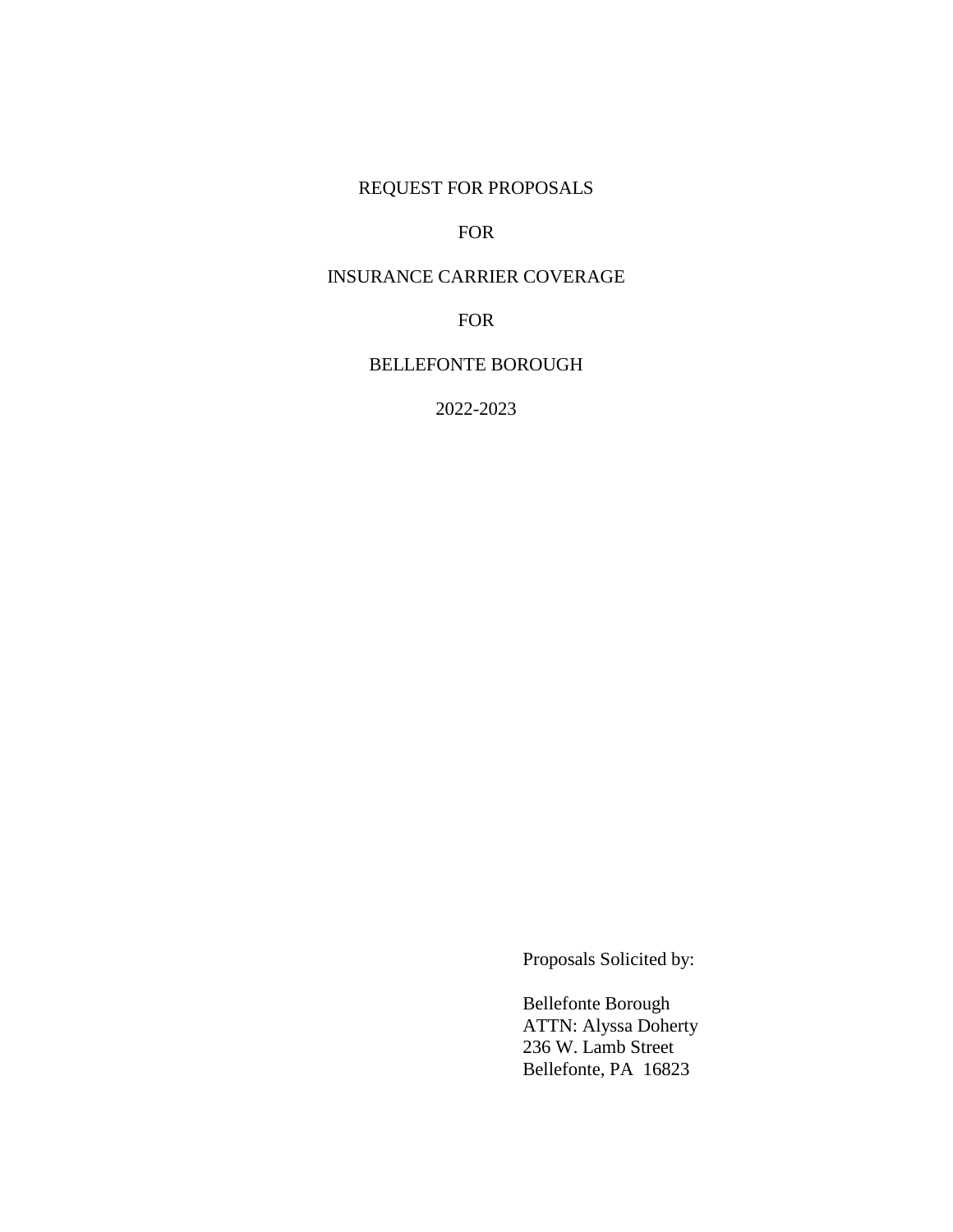#### REQUEST FOR PROPOSALS

The Borough of Bellefonte is requesting proposals for the purchase of insurance coverage services for August 2022 through July 2023 with a renewal option for 2023-2024. These services include Property Liability Package property; Automobile; Law Enforcement; Umbrella Liability; Workers Compensation; Public Officials Liability and Cyber Coverage. Complete proposal details can be obtained by contacting Alyssa Doherty, Bellefonte Borough, 236 W. Lamb Street, Bellefonte, PA, 16823 or 814-355- 1501 extension 217 or [adoherty@bellefontepa.gov.](mailto:adoherty@bellefontepa.gov)

Proposals will be accepted until Tuesday, June 22, 2022 at 4:00 PM prevailing time, and will be publicly opened at 4:05 PM that same day in the Bellefonte Borough Council Chambers. Proposals shall be on the attached form (Addendum A), sealed and **clearly marked on the outside**, **"Insurance Coverage Services Proposal,"** and submitted to: Borough of Bellefonte, Attention: Alyssa Doherty, 236 W. Lamb Street, Bellefonte, PA 16823.

#### **Proposals that are faxed or e-mailed to Bellefonte Borough cannot be accepted.**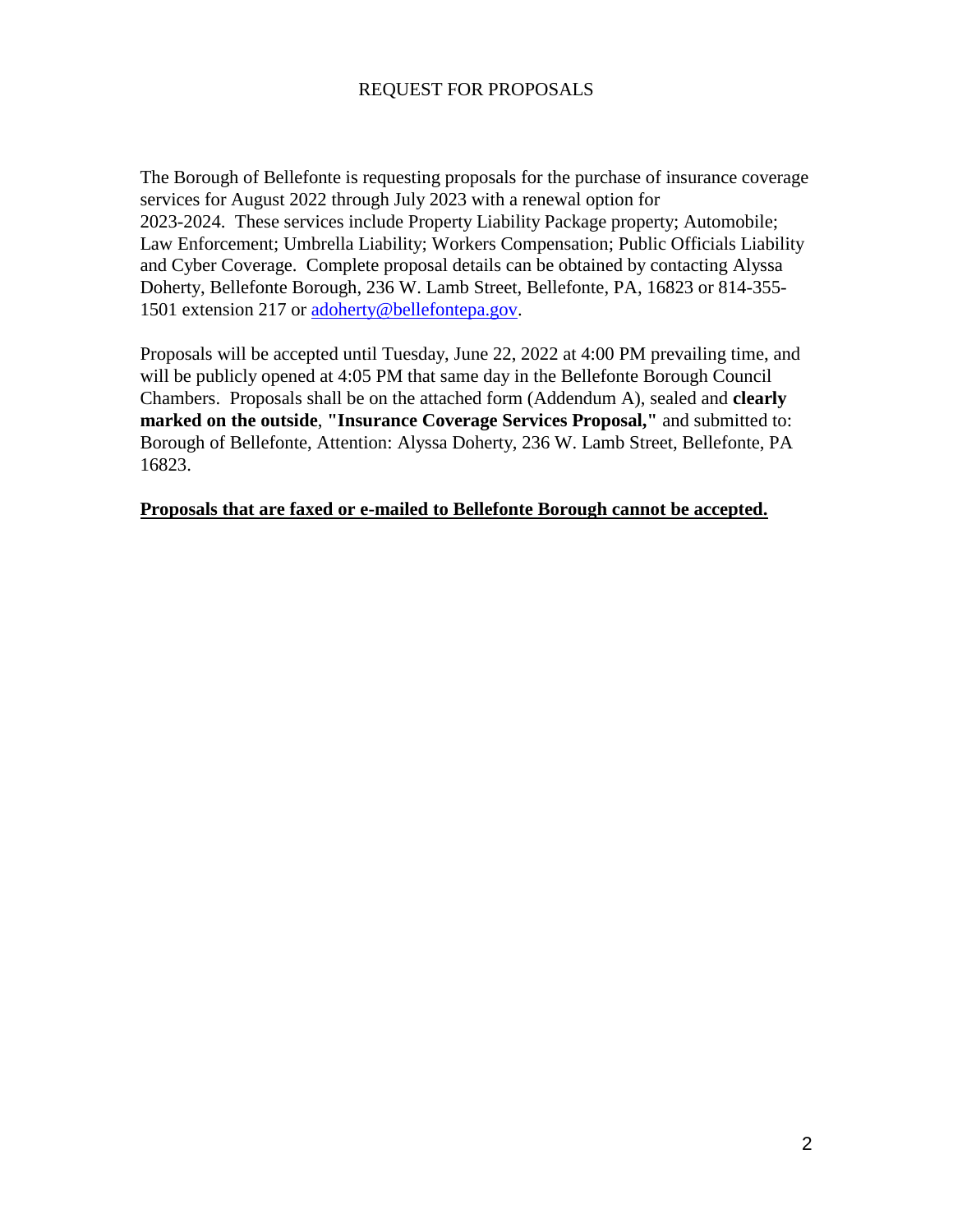## **PROJECT DESCRIPTION**

Bellefonte Borough is a community of approximately 6,187 in population. The Borough has a police force and operates a water system and sewage treatment facility. The Borough has two volunteer fire companies.

Bellefonte Borough's objective is to retain an insurance coverage carrier that has been rated an A+ Superior AM Best rating at the most efficient cost. This rating opinion would be based on an evaluation of the company's financial strength, operating performance and market profile. Bellefonte Borough is seeking bids for the following minimum coverage(s) for the time period between August 1, 2022 and July 31, 2023. In addition, an alternate bid may also be submitted for a one-year renewal for August 1, 2023 through July 31, 2024. The Borough is requesting firms itemize a cost for 12 monthly meetings. All bids shall be placed on Addendum A sheet included in this packet.

#### **PROPERTY COVERAGE**

| <b>Valuation</b>             | <b>Replacement Cost Coverage</b> |          |                                     |
|------------------------------|----------------------------------|----------|-------------------------------------|
| <b>Coinsurance Provision</b> |                                  |          | None – Blanket Agreed Value Applies |
| <b>Deductible</b>            |                                  | \$5,000. |                                     |

#### **Scheduled Total Property Value - See attached Statement of Values**

- Note: Linn House is insured separately (it's *functional* replacement cost) due to the historic nature of the building.
- Foot bridges and suspension bridge at Talleyrand Park are covered.
- Street lights are included.

#### **Excluded Coverage**

Property coverage for roadway bridges, Acts of War, Nuclear events, Fungus, Wet or Dry Rot, Flood (a separate flood policy is currently carried by the Borough at the Sewer Treatment Plant), and Earthquake

**Terrorists Activities** are to be covered

#### **EQUIPMENT BREAKDOWN**

Limit \$10,000,000 -Comprehensive Form -Deductible \$5,000. for Property Damage 24 Hours for Business Income and Service Interruption

| <b>INLAND MARINE COVERAGE</b> |                                           |
|-------------------------------|-------------------------------------------|
| <b>Contractor's Equipment</b> | <b>\$</b> Matching Scheduled Equipment in |
|                               | <b>Addendum B.</b>                        |
| Deductible                    | 1,000.                                    |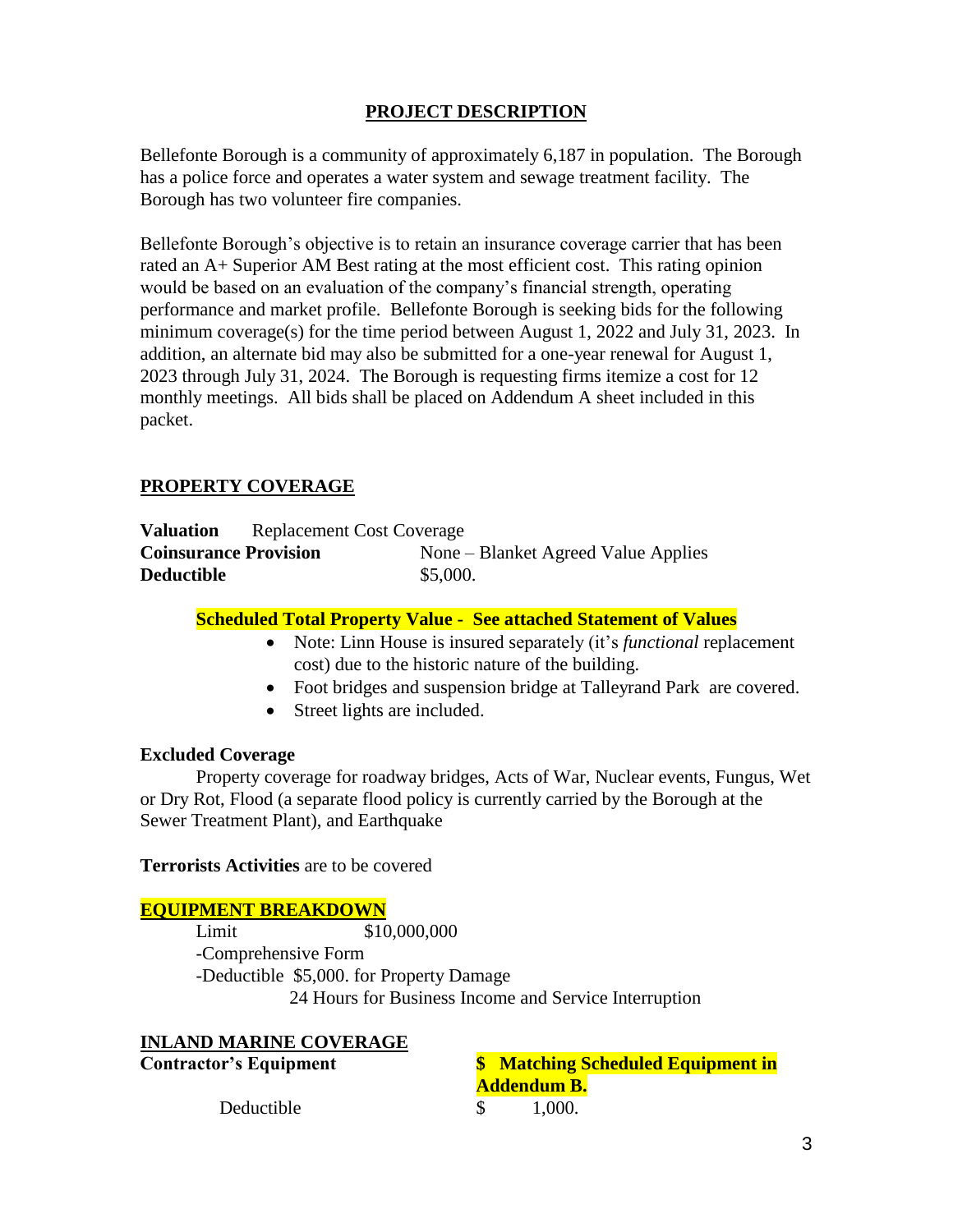## **Equipment List - Addendum B**

| <b>Miscellaneous Property</b>                  |                   |                   |                          |
|------------------------------------------------|-------------------|-------------------|--------------------------|
| <b>Radios</b>                                  |                   |                   |                          |
| <b>Scheduled</b>                               | \$                | 10,000.           |                          |
| <b>Unscheduled Tools &amp; Equipment</b>       | \$                | 35,000.           |                          |
| Maximum per item                               |                   | \$                | 5,000.                   |
| Deductible                                     |                   | \$                | 1,000.                   |
| <b>Unscheduled Firearms</b>                    |                   | \$                | 15,425.                  |
| Maximum per item                               |                   | \$                | 2,500.                   |
| Deductible                                     |                   | \$                | 1,000.                   |
| <b>Bust of Lincoln</b>                         |                   | \$                | 17,650.                  |
| <b>Governors Memorial</b>                      |                   | \$                | 13,417.                  |
| Deductible                                     |                   | \$                | 1,000.                   |
| <b>Valuation</b>                               |                   |                   | <b>Actual Cash Value</b> |
| <b>CRIME COVERAGE</b>                          |                   |                   |                          |
| <b>Employee Dishonesty</b>                     |                   |                   | \$300,000.               |
| Includes faithful Performance<br>$\bullet$     |                   |                   |                          |
| Includes Borough Council & All Employees       |                   |                   |                          |
| <b>Money and Securities</b>                    |                   |                   |                          |
| <b>Inside Premises</b>                         |                   |                   | \$25,000.                |
| <b>Outside Premises</b>                        |                   |                   | \$25,000.                |
| <b>Check Forgery or Alteration</b>             |                   |                   | \$10,000.                |
| Crime Deductible                               |                   | \$                | 500.                     |
| PUBLIC OFFICIALS LIABILITY                     |                   |                   |                          |
| Each Wrongful Act                              |                   | \$1,000,000       |                          |
| <b>Aggregate Limitation</b>                    |                   | \$2,000,000.      |                          |
| <b>Non-Monetary Defense</b>                    |                   |                   |                          |
| <b>Employment Practices</b>                    |                   | \$100,000.        |                          |
| <b>Public Officials</b>                        |                   | \$10,000./50,000. |                          |
| Limited Civil Legal Expense \$50,000./300,000. |                   |                   |                          |
| Loss of Wages                                  | \$10,000./75,000. |                   |                          |
| Deductible                                     |                   | \$5,000.          |                          |
| <b>Retroactive Date</b>                        | None              |                   |                          |
|                                                |                   |                   |                          |

## **EMPLOYMENT PRACTICES LIABILITY**

| Each Wrongful Act | \$1,000,000. |
|-------------------|--------------|
|                   |              |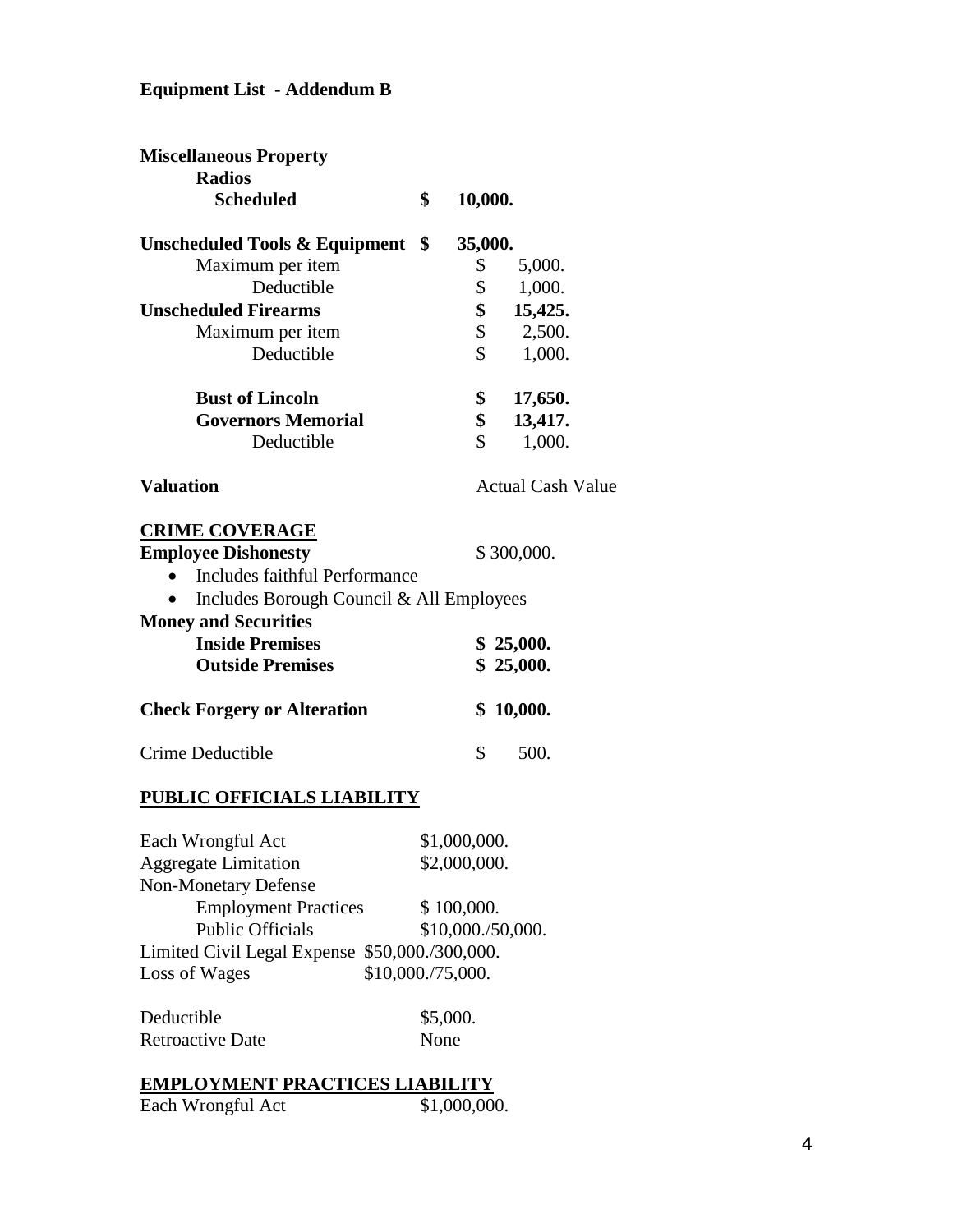#### **POLICE PROFESSIONAL LIABLITY**

| Limits of Liability | $$2,000,000$ . each occurrence            |
|---------------------|-------------------------------------------|
|                     | \$1,000,000. annual aggregate/policy year |
| Deductible          | 5,000.                                    |

## **GENERAL LIABILITY COVERAGES**

This coverage protects the Borough from claims made by others for negligent acts or omissions alleged against the Borough

Bodily Injury and Property Damage \$1,000,000. per occurrence Personal and Advertising Injury \$1,000,000. Products/Completed Operations \$3,000,000. Fire Damage Liability \$1,000,000. Medical Expense Limit Excluded

## **Coverage Limits of Liability**

Annual Aggregate Limit \$3,000,000. Broadened to Per Location

Employee Benefits Liability \$1,000,000. per Claim

\$1,000,000. Aggregate

The Employee Benefits Liability coverage is a Claims Made form with Full Prior Acts coverage included Sewer back Up Coverage  $$100,000$  each occurrence

\$100,000. annual aggregate

#### **BUSINESS AUTOMOBILE COVERAGES**

| Liability                            | \$1,000,000.             |  |  |
|--------------------------------------|--------------------------|--|--|
| <b>Hired and Non-Owned Liability</b> | Included                 |  |  |
| <b>First Party Benefits</b>          |                          |  |  |
| - Medical                            | \$10,000.                |  |  |
| - Wage Loss                          | \$1,000./\$5,000.        |  |  |
| - Funeral Expense                    | 1,500.<br>\$             |  |  |
| <b>Uninsured Motorist</b>            | \$<br>35,000 Non-Stacked |  |  |
| <b>Underinsured Motorist</b>         | 35,000 Non-Stacked<br>\$ |  |  |
| <b>Comprehensive Deductible</b>      | 1,000.<br>\$             |  |  |
| <b>Collision Deductible</b>          | \$<br>1,000.             |  |  |
| Valuation                            | <b>Actual Cash Value</b> |  |  |
|                                      |                          |  |  |

**Hired Auto Physical Damage Coverage** \$ 35,000. **Vehicle Schedule Attached - ADDENDUM C**

## **UMBRELLA LIABILITY POLICY**

This liability coverage applies over and above your underlying General, Police Professional, Automobile Liability, Employers Liability and Public Officials Liability Insurance limits.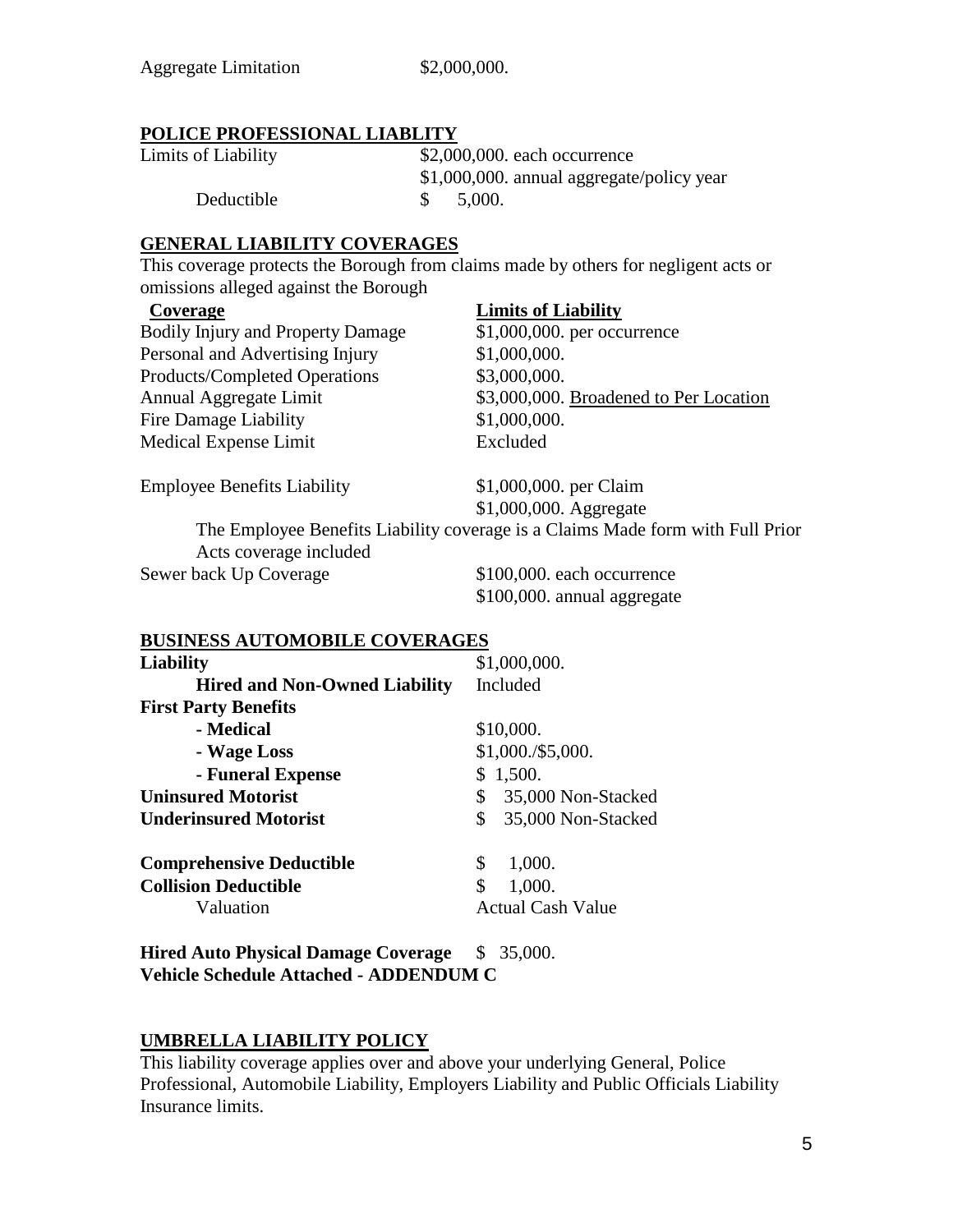| Limit of Liability | \$2,000,000. Each Occurrence |
|--------------------|------------------------------|
|                    | \$2,000,000. Aggregate       |
|                    |                              |

Self Insured Retention \$10,000.

## **CYBER SECURITY POLICY**

Aggregate Limit \$1,000,000.

#### **WORKER'S COMPENSATION**

Coverage: Workers Compensation Insurance: adheres to the Workers Compensation law of the states listed here: PA

Employers Liability Insurance:

| Bodily Injury by accident       | $$500,000$ . each accident |
|---------------------------------|----------------------------|
| <b>Bodily Injury By Disease</b> | \$500,000. each employee   |
| <b>Bodily Injury By Disease</b> | $$500,000$ . policy limit  |

#### Premium Basis

Premium Basis

| Class Code-0951 | If Any.    |
|-----------------|------------|
| Class Code-0953 | \$311,877. |
| Class Code-0980 | \$939,978. |
| Class Code-0985 | \$790,054. |
| Class Code-0993 |            |
|                 |            |

#### **VOLUNTEER FIREMEN**

| Class Code-0994                       | Population. |
|---------------------------------------|-------------|
| <b>Employers Liability Insurance:</b> |             |

| Bodily Injury by accident       | $$100,000$ . each accident |
|---------------------------------|----------------------------|
| <b>Bodily Injury By Disease</b> | $$100,000$ . each employee |
| <b>Bodily Injury By Disease</b> | $$500,000$ . policy limit  |

#### **ADMINISTRATIVE**

An on-site meeting to review with administration any claims, administrative concerns, or policy changes. Minimum - Monthly

#### **PROPOSAL SUBMISSION AND EVALUATION**

One (1) copy of the proposal must be submitted to:

Borough of Bellefonte ATTN: Alyssa Doherty 236 W. Lamb Street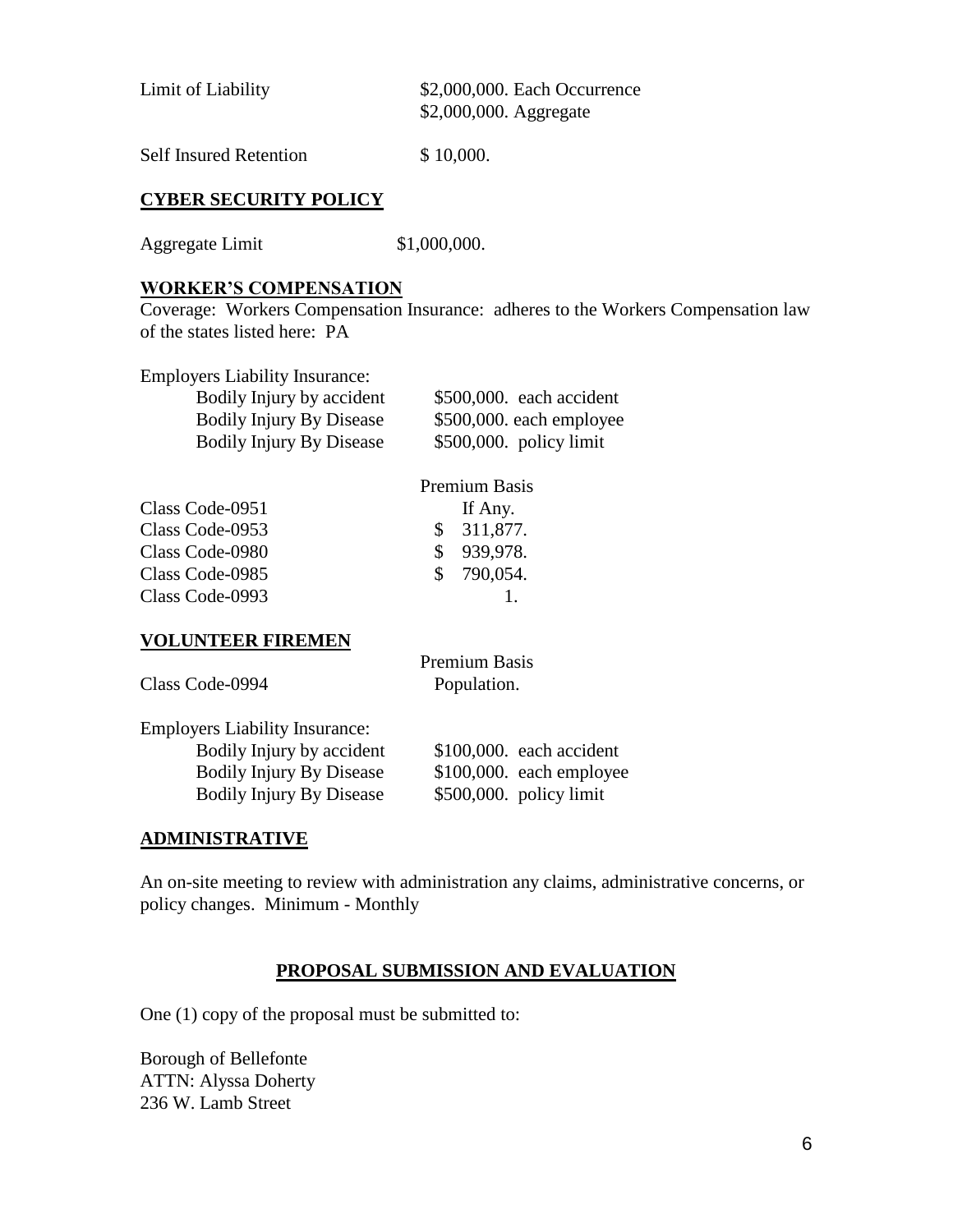Proposals must be received no later than 4:00PM, Tuesday, June 22, 2022. Proposals shall be on the form required, sealed and clearly marked on the outside **"Insurance Coverage Services Proposal."**

## **Proposals that are faxed or e-mailed to Bellefonte Borough cannot be accepted.**

Proposals will be publicly opened at 4:05 PM on Tuesday, June 22, 2022, in the Bellefonte Borough Council Chambers. Proposals will be evaluated based on these following areas in order of relative importance:

- Adequacy of proposal in the terms of addressing the needs that are set forth in the Request for Proposal.
- Cost.
- Relevant experience and past performance.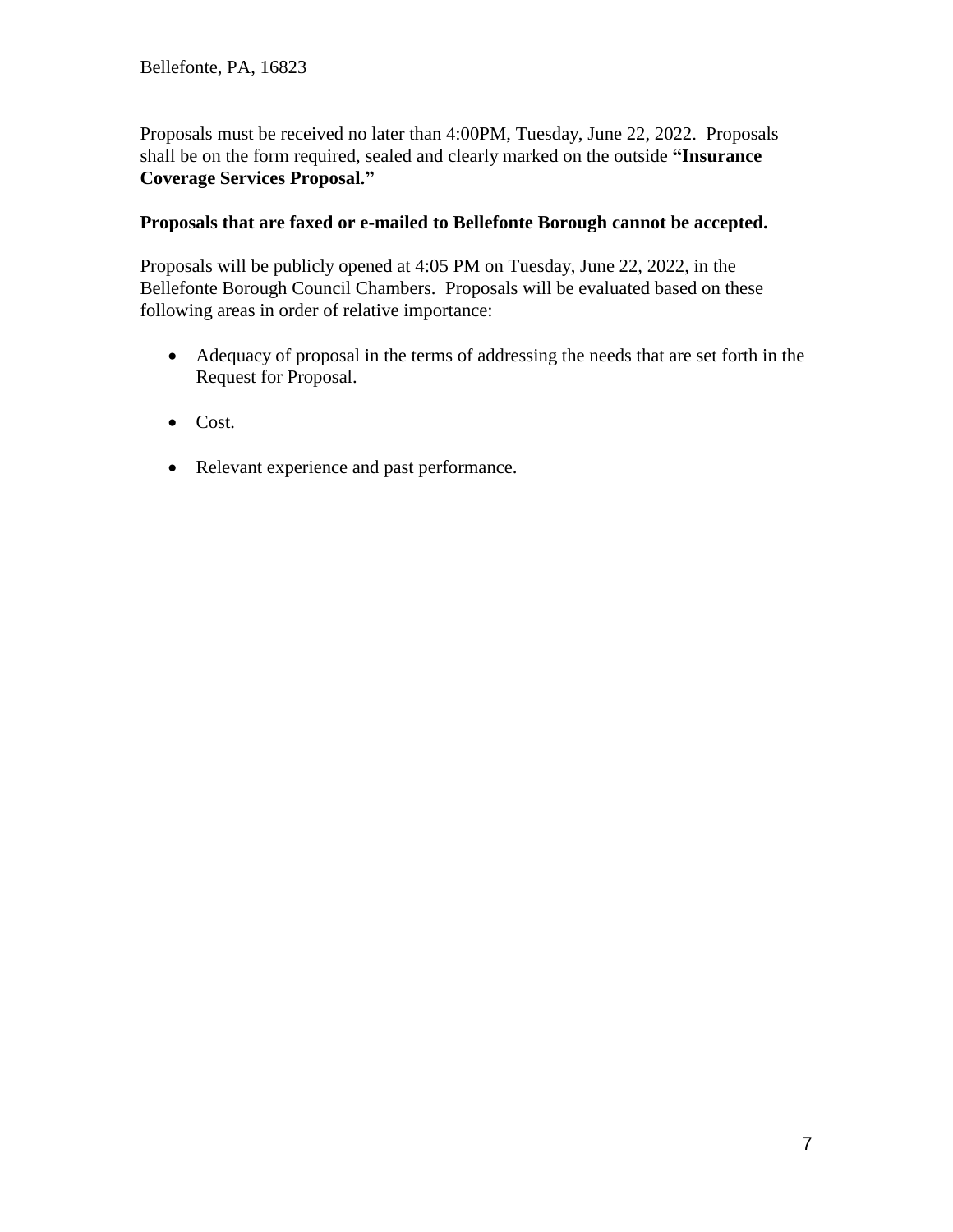## **ADDENDUM A**

## **STANDARD INSURANCE COVERAGE ESTIMATE**

| <b>FIRM NAME:</b>                          |                                                                                                                      |
|--------------------------------------------|----------------------------------------------------------------------------------------------------------------------|
| <b>ADDRESS:</b>                            | <u> 1989 - Johann Barbara, martxa alemaniar argumento de la contrada de la contrada de la contrada de la contrad</u> |
|                                            |                                                                                                                      |
|                                            |                                                                                                                      |
|                                            |                                                                                                                      |
|                                            |                                                                                                                      |
| I Proposed cost for Coverage for 2022-2023 | $\frac{1}{2}$                                                                                                        |
| <b>Workers Compensation</b>                | $\frac{1}{2}$                                                                                                        |
| 12 meetings                                | $\frac{1}{2}$                                                                                                        |
| <b>TOTAL</b>                               | $\frac{1}{2}$                                                                                                        |
|                                            |                                                                                                                      |
| II. Alternate $-2023-2024$                 |                                                                                                                      |
| <b>Workers Compensation</b>                | $\frac{1}{2}$                                                                                                        |
| 12 meetings                                | $\sim$                                                                                                               |
| TOTAL                                      | \$                                                                                                                   |

I,  $\frac{1}{2}$  an authorized representative of the above-indicated firm, have reviewed and understand the Borough of Bellefonte's Request for Proposal, and I/we am/are prepared to provide the required services for the above costs.

 $\overline{\phantom{a}}$  ,  $\overline{\phantom{a}}$  ,  $\overline{\phantom{a}}$  ,  $\overline{\phantom{a}}$  ,  $\overline{\phantom{a}}$  ,  $\overline{\phantom{a}}$  ,  $\overline{\phantom{a}}$  ,  $\overline{\phantom{a}}$  ,  $\overline{\phantom{a}}$  ,  $\overline{\phantom{a}}$  ,  $\overline{\phantom{a}}$  ,  $\overline{\phantom{a}}$  ,  $\overline{\phantom{a}}$  ,  $\overline{\phantom{a}}$  ,  $\overline{\phantom{a}}$  ,  $\overline{\phantom{a}}$ 

(SEAL)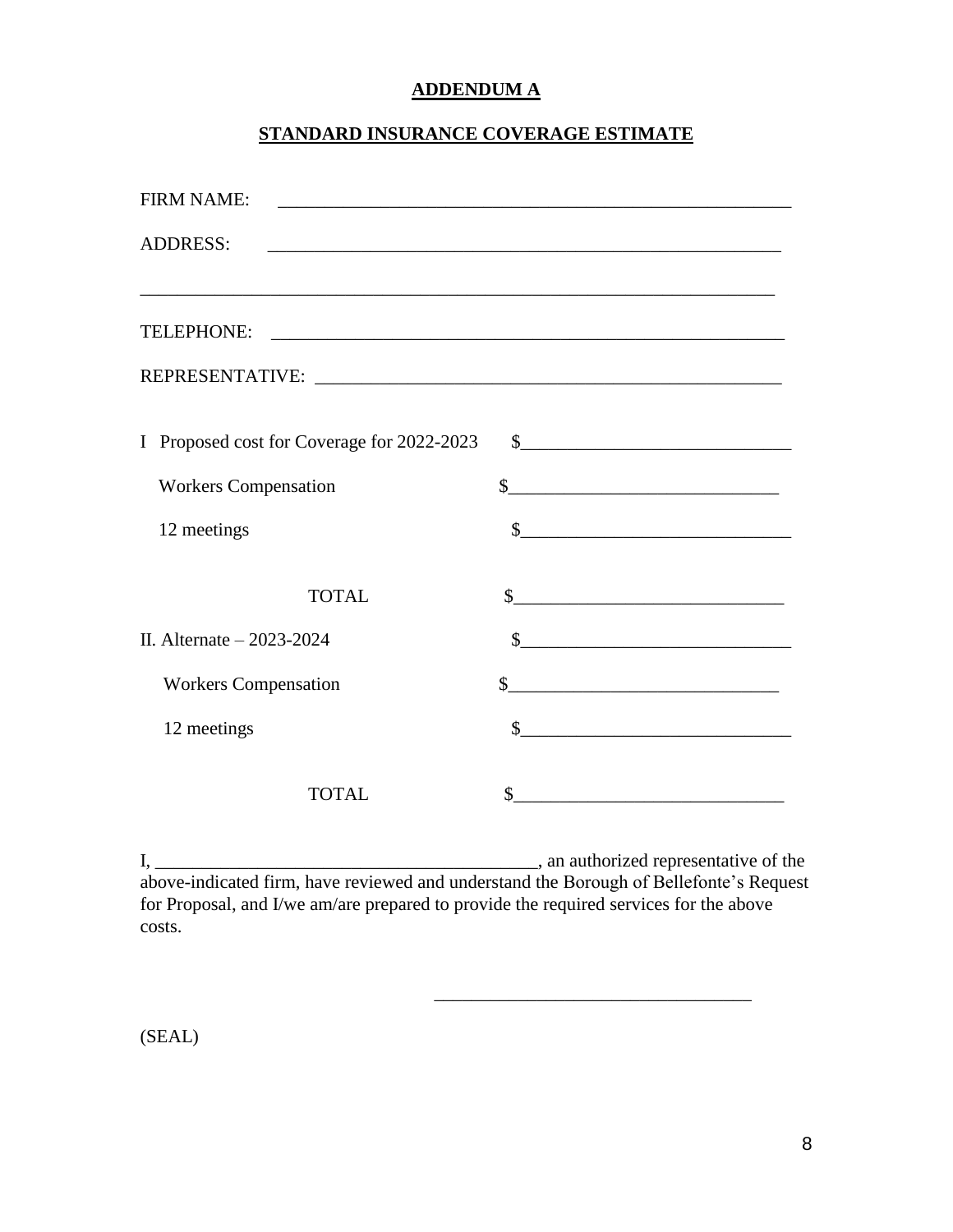## ATTACH A MINIMUM OF TWO REFERENCES OF OTHER MUNICIPALITIES YOUR FIRM REPRESENTS ALONG WITH CONTACT INFORMATION.

## ATTACH VERIFICATION OF YOUR AM BEST RATING

## ATTACH A LIST OF THE INSURANCE CARRIERS YOU WILL BE USING.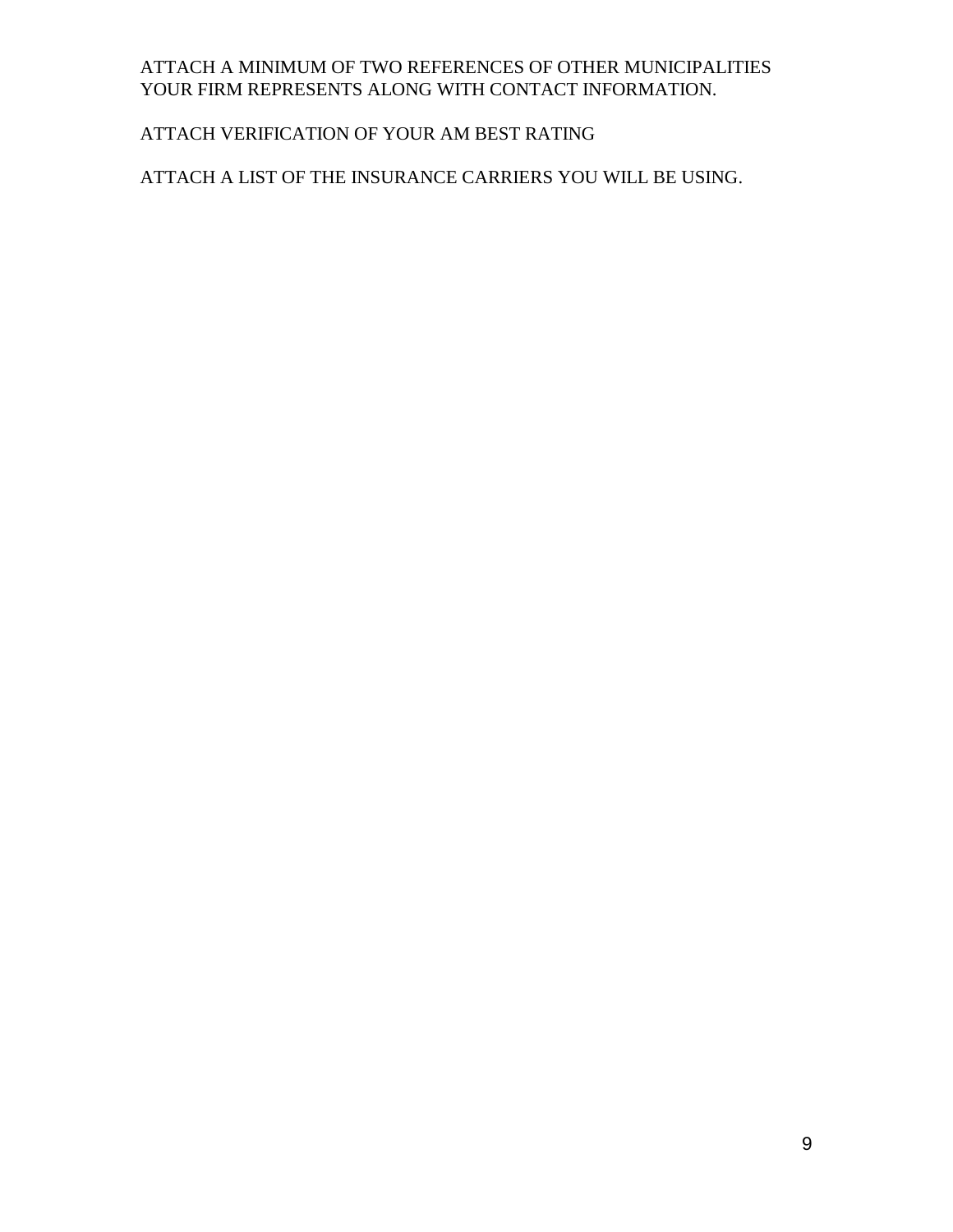# **Addendum B- Schedule of Equipment**

| Item number Type |                                        | ID/Serial number        | Model                |      | Model year Amount of insurance Description |                    | Site ID |
|------------------|----------------------------------------|-------------------------|----------------------|------|--------------------------------------------|--------------------|---------|
| 1                | <b>LEAF VAC</b>                        | 1948                    |                      | 1995 | 10000                                      | <b>STREETS</b>     |         |
| 2                | <b>CASE WHEELLOADER</b>                | JEE0051185              |                      | 1996 | 38000                                      | <b>WATER</b>       |         |
| 3                | SEWER CAMERA - GEN E                   |                         |                      | 2009 | 9900                                       | <b>SEWER</b>       |         |
| 4                | SEWER JET MACHINE                      | 1U9FS13232A044009       |                      | 2002 | 15000                                      | <b>SEWER</b>       |         |
| 5                | <b>BOBCAT 1994 853H SKI</b>            | 512812347               |                      | 1994 | 17000                                      | <b>SEWER</b>       |         |
| 6                | <b>1989 SNOWBLAST SICAR</b>            | 44238092                |                      |      | 6271                                       | <b>STREETS</b>     |         |
| 7                | CASE 621 DXT WHEEL L                   | JEE0135613              |                      | 2003 | 47000                                      | <b>SEWER</b>       |         |
| 8                | JOHN DEERE TRACTOR S                   | LV2305H623994           |                      | 2011 | 10200                                      | <b>STREETS</b>     |         |
| 9                | 2005 VOLVO LOADER                      | 145BV1951769            | V195-1769            | 2005 | 39500                                      | <b>SEWER</b>       |         |
| 10               | CASE 580SN LOADER BA                   | NDC585762               | 580SN                | 2013 | 98452                                      | <b>WATER</b>       |         |
| 11               | ATLAS COPCO HC450 HY                   | BFG0008079              | <b>HC450</b>         | 2012 | 6500                                       | <b>WATER</b>       |         |
| 12               | ATLAS COPCO PB420 LI                   | KAL001792               | PB420                | 2012 | 12500                                      | <b>WATER</b>       |         |
| 13               | 2014 NEW HOLLAND T61                   | 2EBD01451               | T6175                | 2014 | 82250                                      | <b>REFUSE</b>      |         |
| 14               | 2014 LOADER WITH GRA                   | YDWLR0122               |                      | 2014 | 15025                                      | <b>REFUSE</b>      |         |
| 15               | 2013 AEROMASTER PT13                   | 6283                    | PT130                | 2013 | 47940                                      | <b>REFUSE</b>      |         |
| 16               | 2013 AEROMASTER WT30                   | 4216                    | WT3000               | 2013 | 23905                                      | <b>REFUSE</b>      |         |
| 17               | SCAG TIGER CAT MOWER G3100243/K3400114 |                         | STC61V-27CV/GC-CS900 |      | 10378                                      | <b>PARKS</b>       |         |
| 18               | <b>FIREARMS</b>                        | <b>VARIOUS</b>          |                      |      | 15425                                      | American Appraisal |         |
| 19               | AMPS GENERATOR                         |                         |                      |      | 27747                                      |                    |         |
| 20               | <b>PAINT MACHINE</b>                   |                         |                      |      | 5388                                       |                    |         |
| 21               | <b>WESTERN HOPPER SPREA</b>            |                         |                      |      | 5200                                       |                    |         |
| 22               | <b>WESTERN HOPPER SPREA</b>            |                         |                      |      | 5200                                       |                    |         |
| 23               | <b>SCAG CHEETAH MOWER</b>              | G3700055                |                      |      | 9279                                       |                    |         |
| 24               | <b>SCAG MOWER</b>                      | J9402209                |                      |      | 10448                                      |                    |         |
| 25               | <b>GOULDS PUMP</b>                     |                         |                      |      | 9368                                       |                    |         |
| 26               | <b>BRUSH BANDIT - CHIPP</b>            | 016060                  | 250 XP               | 2000 | 10000                                      |                    |         |
| 27               | CASE CX37C MINI EXCA                   | NSUC37CCNZLN51471 CX37C |                      | 2017 | 36588                                      |                    |         |
| 28               | CASE 621GXT LOADER                     | NHF240759               |                      | 2017 | 175329                                     |                    |         |
| 29               | YAMAHA ATV                             | 5Y4AMA1Y4HA104250       |                      | 2017 | 8348                                       |                    |         |
| 30               | 2018 WACKER ROLLER                     |                         | RD12-90              | 2018 | 15640                                      | <b>STREETS</b>     |         |
| 31               | <b>WESTERN HOPPER SPREA</b>            |                         |                      |      | 5200                                       |                    |         |
| 32               | <b>WESTERN HOPPER SPREA</b>            |                         |                      |      | 5200                                       |                    |         |
| 33               | SELF LEVELING COLORS                   |                         |                      | 2018 | 6500                                       | <b>SEWER</b>       |         |
| 34               | 2006 JOHN DEERE 7920                   | 16439845                | 7920 4x4             | 2006 | 105100                                     | <b>SEWER PLANT</b> |         |
| 35               | 2004 KNIGHT SPREADER                   |                         | 8124                 | 2004 | 16600                                      | <b>SEWER PLANT</b> |         |
| 36               | CASE SKID STEER 2 SP                   | NJM451334               | SV340                |      | 56085                                      |                    |         |
| 37               | CASE EXCAVATOR W/ CO                   |                         | <b>CX145D</b>        | 2020 | 155306                                     |                    |         |
|                  |                                        |                         |                      |      |                                            |                    |         |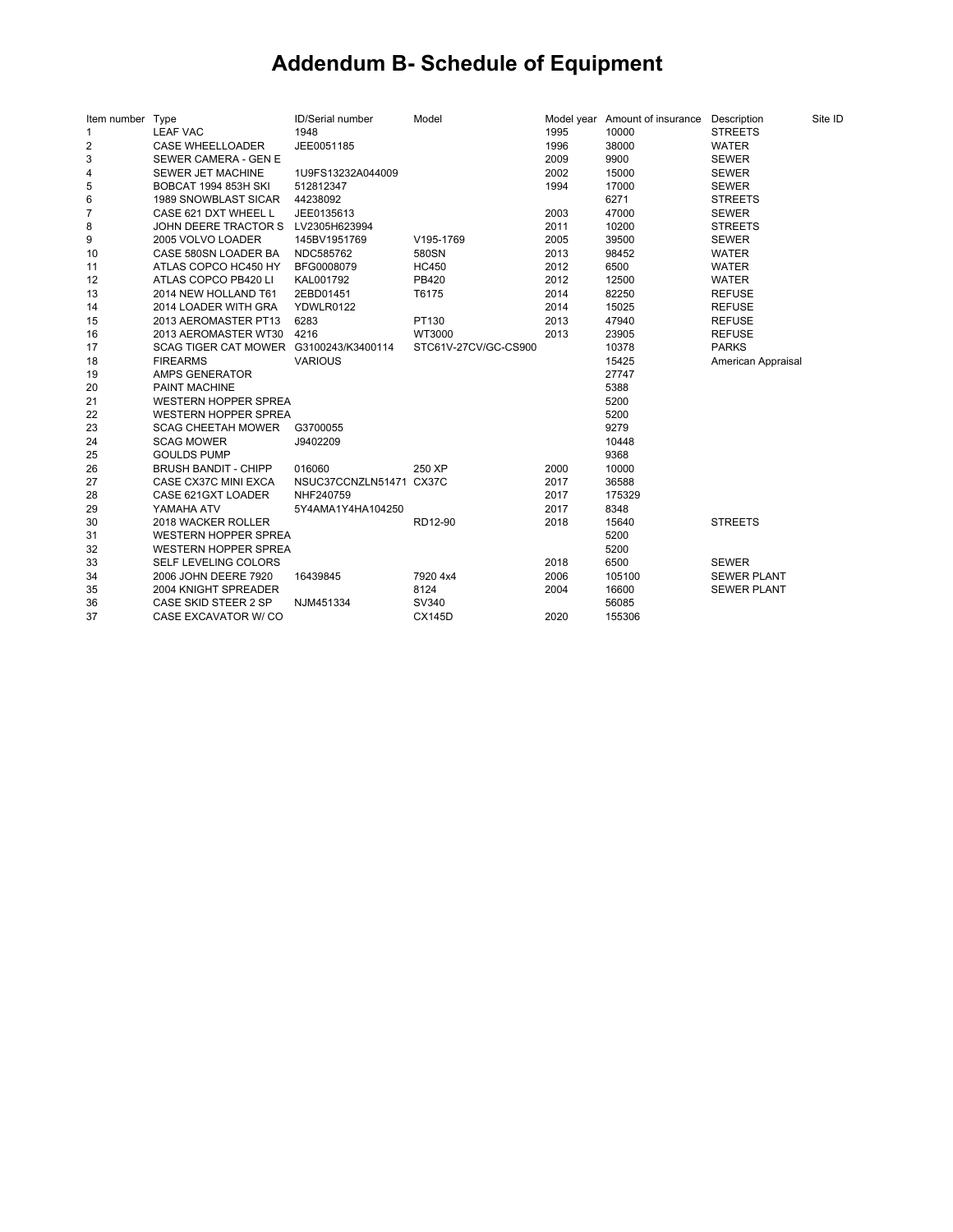## Addendum C- Vehicle Schedule

|          | Year Make       | Model             | Body type    | Body, if "Other"  | <b>VIN</b>               | Cost new | GVW/GCW | Class  |
|----------|-----------------|-------------------|--------------|-------------------|--------------------------|----------|---------|--------|
| 1998 HME |                 | <b>PUMPR #212</b> | <b>OT</b>    | FIRE-UNDIN        | 44KFT428XWWZ18611        | 550000   |         | 790900 |
|          | 1998 CHEVY      | K2500             | <b>OT</b>    | <b>SANITATION</b> | 1GCGK24R5WZ267524 21631  |          |         | 014990 |
|          | 1996 METAL FAB  | <b>TRAILER</b>    | <b>OT</b>    | <b>STREETS</b>    | 4J2FAEH16TJ103681        |          |         | 684990 |
|          | 2001 SPARTAN    | <b>PUMPR #114</b> | <b>FDNP</b>  |                   | 4S7CT24991C038799        | 550000   |         | 790900 |
|          | 1995 CHEVY      | <b>DUMP K3500</b> | <b>OT</b>    | <b>SANITATION</b> | 1GBJK34K4SE138288        | 20069    |         | 034790 |
|          | 2006 CASE       | 580SM2 L/B        | <b>WATER</b> |                   | N6C410286                | 78116    |         | 799600 |
|          | 2006 FORD       | F-350             | OT           | <b>STREET</b>     | 1FTWX31P56ED09638        | 29605    |         | 014990 |
|          | 2007 FREIGHTLIN | <b>LEAF TRUCK</b> | <b>OT</b>    | <b>STREET</b>     | 1FVACYDC47HY22833        | 123000   |         | 334990 |
|          | 2007 NEW HAWKE  | <b>TRAIL 2TN</b>  | OT           | <b>PRKS 26422</b> | 4BATS10197MO26422        | 3700     |         | 684990 |
|          | 2008 FORD       | <b>F350 PK-UP</b> | <b>OT</b>    | <b>STREET</b>     | 1FTWF31R98EB30509        | 28277    |         | 034790 |
|          | 2007 ROAD CLIPR | <b>TRAILER</b>    | OT           | <b>STREETS</b>    | 46UFU122271112233        | 5000     |         | 684990 |
|          | 1991 CASE       | <b>EXTENDAHOE</b> | <b>WATER</b> |                   | JJG0162008               | 40000    |         | 799600 |
|          | 2003 STAR       | <b>TRAILER</b>    | <b>PARKS</b> |                   | 4ZZFT15143PO10125        | 899      |         | 684990 |
|          | 2003 FORD       | <b>EXPLORER</b>   | <b>OT</b>    | <b>GENERAL</b>    | 1FMDU73K23ZA65634        | 14800    |         | 739800 |
|          | 2009 Suzuki     | DL 650            | <b>LEAM</b>  |                   | JS1VP54A392101420        | 6999     |         | 798600 |
|          | 2006 FORD       | <b>FORD F250</b>  | <b>WATER</b> |                   | 1FTSX21P76EC40444        | 28515    | 10000   | 014990 |
|          | 2010 FORD       | F350 P/U          | <b>OT</b>    | <b>STREETS</b>    | 1FTSF3BR5AEA92991        | 26959    | 10000   | 034790 |
|          | 2009 SPARTAN GL | <b>PUMPER</b>     | OT           | <b>FIRE-UNDIN</b> | 4S7AU2C948C070821        | 575000   |         | 790900 |
|          | 2010 FRIEGHTLNR | MP8133D           | TK           |                   | 1FVHCYDJ2AHAP6244        | 173501   | 53220   | 334990 |
|          | 2011 FORD       | F550 DUMP         | <b>OT</b>    | <b>STREET</b>     | 1FDUF5HT5BEB96658        | 65079    |         | 234790 |
|          | 2009 FORD       | <b>WHLCHR VAN</b> | <b>EMS</b>   |                   | 1FTNS24W49DA38279        | 32250    |         | 791900 |
|          | 1980 CF MACK    | <b>AEIRIALSCO</b> | <b>OT</b>    | <b>FIRE UNDIN</b> | CF686FAP1401             | 999999   |         | 790900 |
|          | 1986 CHEVY      | PICK-UP           | <b>FDNP</b>  |                   | 1GCGD34J2GF383941        | 125000   |         | 791900 |
|          | 2013 FORD       | <b>EXPLORER</b>   | <b>LEAP</b>  |                   | 1FM5K8AR0DGC11154 29705  |          |         | 791100 |
|          | 2009 GORMAN RUP | <b>PUMP TRL</b>   | <b>SEWER</b> |                   | 1M9BU142X8M620239        | 15000    |         | 684990 |
|          | 2010 CAR MATE   | <b>WTR LN TRL</b> | <b>WATER</b> |                   | 5AC3612D1AL001800        | 15000    |         | 684990 |
|          | 2005 INTERNL    | <b>AMBULANCE</b>  | OT           | <b>UNDINES</b>    | 1HTMNAAL25H120959        | 100000   |         | 791900 |
|          | 2003 STERLING   | <b>L8500 DUMP</b> | <b>OT</b>    | <b>WATER/STRE</b> | 2FZAAWAK23AK92458        | 35700    |         | 334790 |
|          | 2012 FREIGHTLIN | <b>JOHNSTON V</b> | OT           | <b>ST SWEEPER</b> | 1FVACXDT2CHBU0329 229620 |          | 33000   | 799600 |
|          | 2014 PETERBILT  | <b>LOADMASTER</b> | <b>TK</b>    |                   | 2NP3LJ0X2EM241312        | 169229   |         | 334990 |
| 2012 KME |                 | 79' LADDER        | <b>OT</b>    | FIRE UNDIN        | 1K9AF4285CN058388        | 825000   |         | 790900 |
|          | 2007 FORD       | <b>EXPLORER</b>   | <b>OT</b>    | <b>GENERAL</b>    | 1FMEU73E37UB39001        | 34800    |         | 739800 |
|          | 2009 FORD       | <b>EXPLORER</b>   | <b>LEAP</b>  |                   | 1FMEU73E89UA34537        | 29315    |         | 739800 |
|          | 2014 FORD       | <b>E250 WC VN</b> | <b>OT</b>    | <b>BELL EMS</b>   | 1FTNS2EW2EDA90289        | 35060    |         | 791900 |
|          | 2001 GMC        | <b>BUCK TRK</b>   | <b>OT</b>    | <b>STREETS</b>    | 3GDKC34G41M112056        | 27200    |         | 014990 |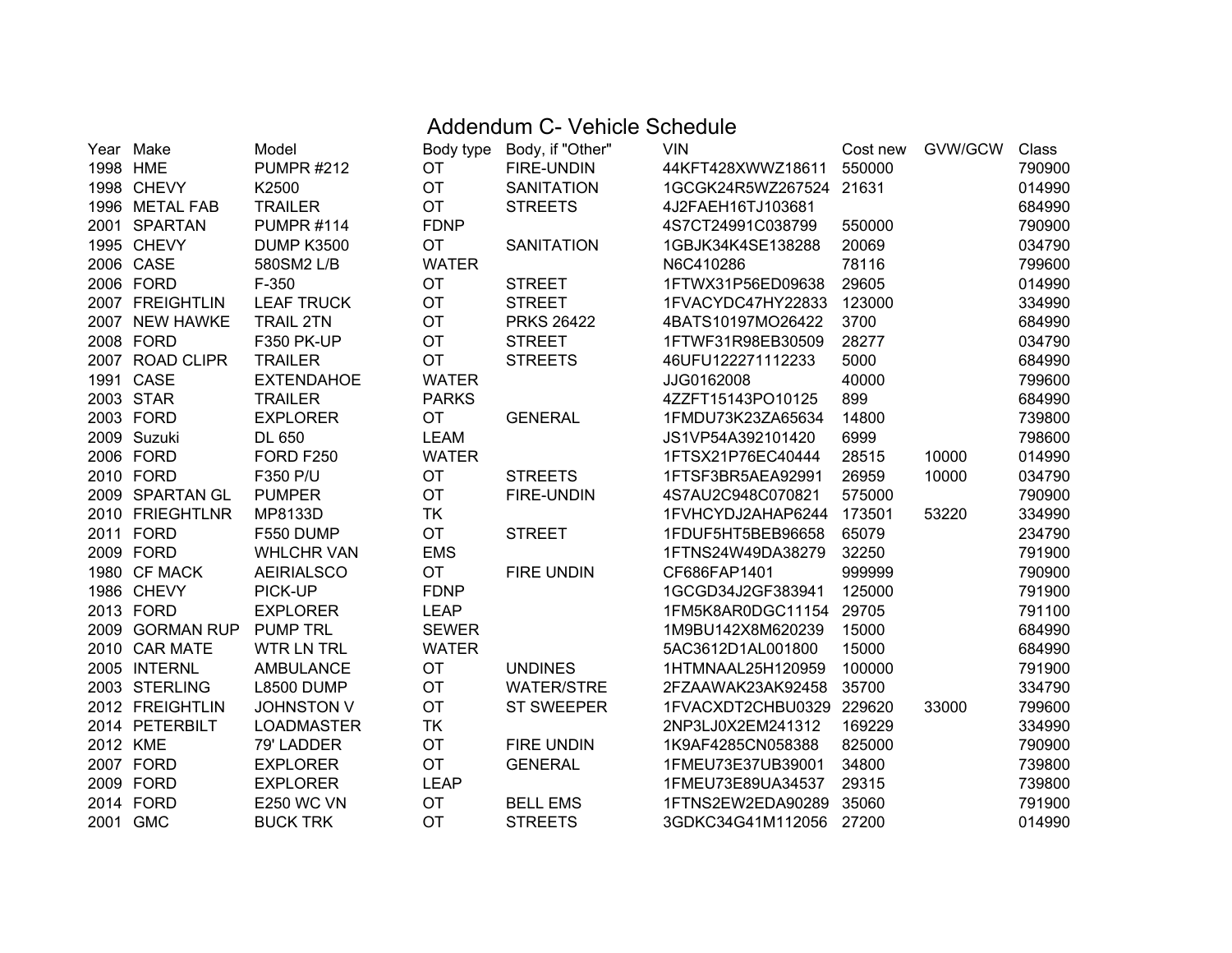| 2015 KME FIRE T   | <b>PUMPER</b>       | <b>LOGAN</b> |                       | 1K9AF428XFN058925       | 600000 | 49500 | 790900 |
|-------------------|---------------------|--------------|-----------------------|-------------------------|--------|-------|--------|
| 2010 FORD         | F <sub>150</sub>    | <b>OT</b>    | <b>REFUSE</b>         | 1FTMF1CW3AKE32870 21380 |        |       | 014990 |
| 2016 FORD         | F350 SUPER          | <b>WATER</b> |                       | 1FT8W3BT3GEB12301       | 42207  |       | 034790 |
| 2004 STERLING     | <b>L8500 DUMP</b>   | <b>OT</b>    | <b>STREETS</b>        | 2FZAAWDC74AN02722 42800 |        |       | 334790 |
| 2016 CHEVROLET    | <b>K1500 TRK</b>    | <b>SEWER</b> |                       | 1GCNKNEC7GZ211508 30835 |        |       | 014990 |
| 2017 FORD         | <b>EXPLORER</b>     | <b>LEAP</b>  |                       | 1FM5K8AR5HGA79031       | 30570  |       | 791100 |
| 2017 FORD         | <b>EXPLORER</b>     | <b>LEAP</b>  |                       | 1FM5K8AR8HGC24790       | 31510  |       | 791100 |
| 2017 FORD         | F350                | <b>OT</b>    | <b>STREETS</b>        | 1FTRF3BT8HED95204       | 49005  |       | 214990 |
| 2018 APPALACHAN   | <b>TILT TRLR</b>    | <b>OT</b>    | <b>STREETS</b>        | 541FS2028JM000056       | 4599   |       | 694990 |
| 2018 PETERBUILT   | 348 TANDEM          | <b>OT</b>    | <b>PUB WORKS</b>      | 2NP3LJ0X7JM474919       | 135504 |       | 364790 |
| 2018 APALACHIN    | <b>TRAILER</b>      | <b>PARKS</b> |                       | 541BB1411JM000314       | 1495   |       | 694990 |
| 2010 FORD         | <b>RANGER XL</b>    | <b>OT</b>    | <b>GENERAL</b>        | 1FTKR1AD0APA62237       | 17440  |       | 014990 |
| 2010 CHEVY        | <b>COLORADO</b>     | <b>WATER</b> |                       | 1GCESBDE3A8135266       | 19230  |       | 014990 |
| 2018 FORD         | $F-350$             | <b>FDNP</b>  |                       | 1FT8W3BT5JEC64071       | 48536  |       | 791900 |
| 2018 FORD         | <b>F-550 TDUM</b>   | OT.          | <b>STREETS</b>        | 1FDUF5HTXJEC29491       | 76550  |       | 234790 |
| 2019 PETERBILT    | <b>REFUSE TRK</b>   | TK           |                       | 2NP3LJ0X7KM271918       | 178448 |       | 36479  |
| 2012 CHEVY IMPA   | <b>POLICE</b>       | <b>SEDAN</b> |                       | 2G1WF5E37C1236901       | 25645  |       | 791100 |
| 2011 CHEVY COLO   | <b>PUB WORKS</b>    | PU           |                       | 1GCHTCFE8B8123144       | 27445  |       | 014990 |
| 2013 FORD TAURU   | <b>POLICE</b>       | <b>OT</b>    | <b>SDN INTECE</b>     | 1FAHP2M85DG152871       | 28360  |       | 791100 |
| 2020 PETERBILT    | <b>REFUSE</b>       | <b>OT</b>    | <b>LEAF TRK</b>       | 3BPPHM7X3LF593229       | 76078  |       | 334990 |
| 2012 CHEVY        | <b>IMPALA</b>       | LEAP         |                       | 2G1WD5E33C1168621       | 26990  |       | 791100 |
| 2020 MACK         | <b>GR64F DUMP</b>   | <b>WATER</b> |                       | 1M2GR4GC8LM013681       | 246809 |       | 33470  |
| 2001 KME 95'      | <b>ARIEAL FT</b>    | ОT           | UNDINE FIR            | 1K9AF64831N058346       | 185075 |       | 790900 |
| 2009 FORD         | F350 - FIRE RESCUE  | TK           | <b>FIRE-UNDIN</b>     | 1FDWX37R29EA98035       | 36495  |       |        |
| 2009 FORD         | F350 - FIRE RESCUE  | TK           | <b>FIRE-UNDIN</b>     | 1FDWX37R49EA98036       | 36495  |       |        |
| 2001 E-ONE HEAVY  | <b>RESCUE TRUCK</b> | OT           | FIRE-LOGAN CO#1       | 4EN6AAA8811003712       | 218000 |       |        |
| 2021 FORD UTILITY | <b>POLICE</b>       | <b>SUV</b>   |                       | 1FM5K8AB2MGA19219       | 42022  |       | 791100 |
| 2010 FORD         | <b>POLICE</b>       | <b>LEAP</b>  | <b>CROWN VICTORIA</b> | 2FABP7BV3AX140820       | 27260  |       | 79110  |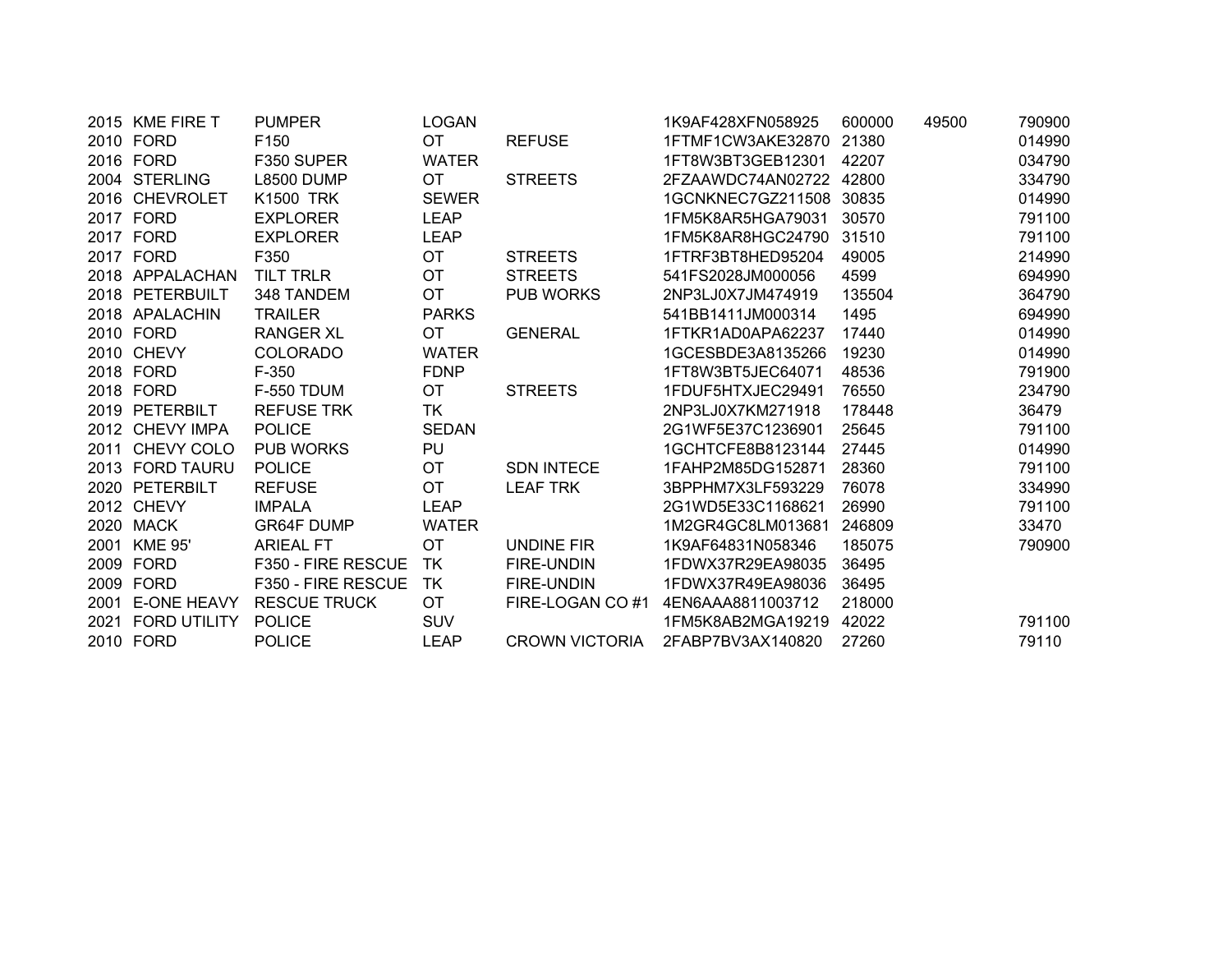#### **STATEMENT OF VALUES**

**COMPANY:** TRAVELERS INSURANCE

#### COMPANY EFFECTIVE DATE: **08/01/2022**

AGENCY ID: **INSURED:** THE BELLEFONTE BOROUGH

**BELLE‐2**

| <b>CLASS MODE</b> | LOC#         | BLDG#          | DESCRIPTION AND ADRESS OF PROPERTY        | ACV/RC    | <b>SUBJECT</b> | 100% VALUES | RATE OR LOSS COST | PREMIUM |
|-------------------|--------------|----------------|-------------------------------------------|-----------|----------------|-------------|-------------------|---------|
|                   |              |                | 236 W LAMB ST BELLEFONTE, PA 16823        |           |                |             |                   |         |
|                   | $\mathbf{1}$ | $\mathbf{1}$   | MUNICIPAL BUILDING                        | <b>RC</b> | B              | 2934938     |                   |         |
|                   | $\mathbf{1}$ | $\mathbf{1}$   | MUNICIPAL BUILDING                        | <b>RC</b> | <b>BPP</b>     | 1355199     |                   |         |
|                   | $\mathbf{1}$ | $\overline{2}$ | POLE BLDG                                 | <b>RC</b> | B              | 59756       |                   |         |
|                   | $\mathbf{1}$ | $\overline{2}$ | POLE BLDG                                 | <b>RC</b> | <b>BPP</b>     | 82349       |                   |         |
|                   | $\mathbf{1}$ | 3              | <b>SHED</b>                               | <b>RC</b> | В              | 99072       |                   |         |
|                   | $\mathbf{1}$ | 99             | <b>PROPERTY IN OPEN</b>                   | <b>RC</b> | В              | 4435        |                   |         |
|                   | $\mathbf{1}$ | 99             | <b>PROPERTY IN OPEN</b>                   | <b>RC</b> | <b>BPP</b>     | 17951       |                   |         |
|                   |              |                |                                           |           | <b>TOTAL</b>   | 4553700     |                   |         |
|                   |              |                | 133 N ALLEGHENY ST BELLEFONTE, PA 16823   |           |                |             |                   |         |
|                   | $2^{\circ}$  | $\mathbf{1}$   | LINN HOUSE MUSEUM                         | <b>RC</b> | B              | 898762      |                   |         |
|                   |              |                |                                           |           | <b>TOTAL</b>   | 898762      |                   |         |
|                   |              |                | 264 MUSSER LN BELLEFONTE, PA 16823        |           |                |             |                   |         |
|                   | 3            | $\mathbf{1}$   | <b>STORAGE BUILDING</b>                   | <b>RC</b> | B              | 263962      |                   |         |
|                   | 3            | $\mathbf{1}$   | <b>STORAGE BUILDING</b>                   | <b>RC</b> | <b>BPP</b>     | 158273      |                   |         |
|                   | 3            | $\overline{2}$ | <b>GARAGE</b>                             | <b>RC</b> | В              | 45917       |                   |         |
|                   | 3            | $\overline{2}$ | <b>GARAGE</b>                             | <b>RC</b> | <b>BPP</b>     | 13861       |                   |         |
|                   | 3            | 99             | <b>PROPERTY IN OPEN</b>                   | <b>RC</b> | В              | 5323        |                   |         |
|                   | 3            | 99             | <b>PROPERTY IN OPEN</b>                   | <b>RC</b> | <b>BPP</b>     | 213757      |                   |         |
|                   |              |                |                                           |           | <b>TOTAL</b>   | 701093      |                   |         |
|                   |              |                | 410 GOVERNORS PARK RD BELEFONTE, PA 16823 |           |                |             |                   |         |
|                   | 4            | $\mathbf{1}$   | <b>GOVERNORS PARK PITO</b>                | <b>RC</b> | B              | 52763       |                   |         |
|                   | 4            | $\mathbf{1}$   | <b>GOVERNORS PARK</b>                     | <b>RC</b> | <b>BPP</b>     | 121171      |                   |         |
|                   | 4            | $\overline{2}$ | GARAGE                                    | <b>RC</b> | B              | 33603       |                   |         |
|                   | 4            | $\overline{2}$ | <b>GARAGE</b>                             | <b>RC</b> | <b>BPP</b>     | 32686       |                   |         |
|                   | 4            | $\overline{3}$ | PAVILION #1                               | <b>RC</b> | B              | 98285       |                   |         |
|                   | 4            | 4              | PICNIC SHELTER #1                         | <b>RC</b> | B              | 9729        |                   |         |
|                   | 4            | 5              | <b>PAVILION #2</b>                        | <b>RC</b> | B              | 43479       |                   |         |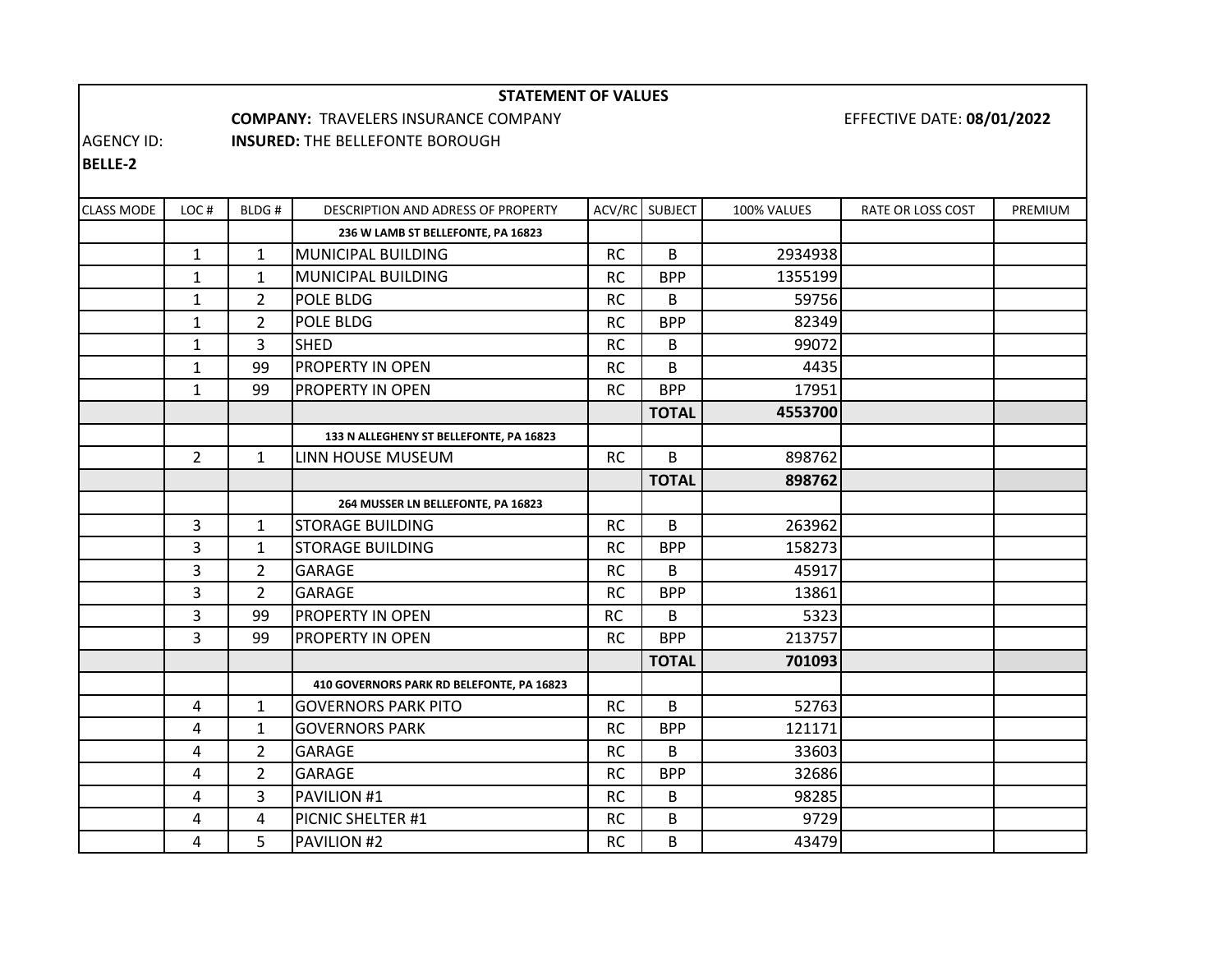| $\overline{4}$ | 6              | PICNIC SHELTER #2                     | <b>RC</b> | B            | 10015   |  |
|----------------|----------------|---------------------------------------|-----------|--------------|---------|--|
| 4              | $\overline{7}$ | PAVILION #3                           | <b>RC</b> | B            | 92132   |  |
| 4              | 8              | PICNIC SHELTER #3                     | RC        | B            | 10015   |  |
| 4              | 9              | PAVILION #4                           | <b>RC</b> | B            | 18632   |  |
| $\overline{4}$ | 10             | PICNIC SHELTER #4                     | <b>RC</b> | B            | 7305    |  |
| $\overline{4}$ | 11             | PAVILION #5                           | <b>RC</b> | B            | 52499   |  |
| $\overline{4}$ | 12             | PICNIC SHELTER #5                     | <b>RC</b> | B            | 10015   |  |
| 4              | 13             | PAVILION #6                           | RC        | B            | 43479   |  |
| 4              | 14             | PICNIC SHELTER #6                     | <b>RC</b> | B            | 8687    |  |
| 4              | 15             | PAVILION #7                           | <b>RC</b> | B            | 43479   |  |
| 4              | 16             | PAVILION #8                           | <b>RC</b> | B            | 43479   |  |
| 4              | 17             | PAVILION #9                           | <b>RC</b> | B            | 43479   |  |
| 4              | 18             | PAVILION #10                          | <b>RC</b> | B            | 36192   |  |
| 4              | 19             | PAVILION #11                          | <b>RC</b> | B            | 58427   |  |
| 4              | 20             | PAVILION #12                          | <b>RC</b> | B            | 145822  |  |
| $\overline{4}$ | 21             | DUGOUT#1                              | <b>RC</b> | B            | 13297   |  |
| $\overline{4}$ | 22             | DUGOUT#2                              | <b>RC</b> | B            | 13297   |  |
| 4              | 23             | <b>STORAGE BUILDING</b>               | RC        | B            | 13735   |  |
| 4              | 24             | LOWER REST ROOM                       | <b>RC</b> | B            | 23725   |  |
| 4              | 25             | <b>UPPER REST ROOM</b>                | <b>RC</b> | B            | 36192   |  |
| $\overline{4}$ | 26             | <b>STORAGE SHED</b>                   | <b>RC</b> | B            | 2640    |  |
| 4              | 26             | <b>STORAGE SHED</b>                   | <b>RC</b> | <b>BPP</b>   | 39565   |  |
| 4              | 27             | <b>RESTROOM</b>                       | <b>RC</b> | B            | 40507   |  |
| 4              | 28             | <b>NEW RESTROOM</b>                   | <b>RC</b> | B            | 43221   |  |
|                |                |                                       |           | <b>TOTAL</b> | 1241552 |  |
|                |                | 319 W LAMB ST BELLEFONTE, PA 16823    |           |              |         |  |
| 5              | $\mathbf{1}$   | <b>KRAUSS PARK</b>                    | <b>RC</b> | B            | 4878    |  |
| 5              | $\mathbf{1}$   | <b>KRAUSS PARK</b>                    | <b>RC</b> | <b>BPP</b>   | 2686    |  |
|                |                |                                       |           | <b>TOTAL</b> | 7564    |  |
|                |                | 337 REYNOLDS AVE BELLEFONTE, PA 16823 |           |              |         |  |
| 6              | $\mathbf{1}$   | <b>MASULLO PARK</b>                   | <b>RC</b> | B            | 18156   |  |
| 6              | 1              | <b>MASULLO PARK</b>                   | <b>RC</b> | <b>BPP</b>   | 7374    |  |
|                |                |                                       |           | <b>TOTAL</b> | 25530   |  |
|                |                | 320 W HIGH ST BELLEFONTE, PA 16823    |           |              |         |  |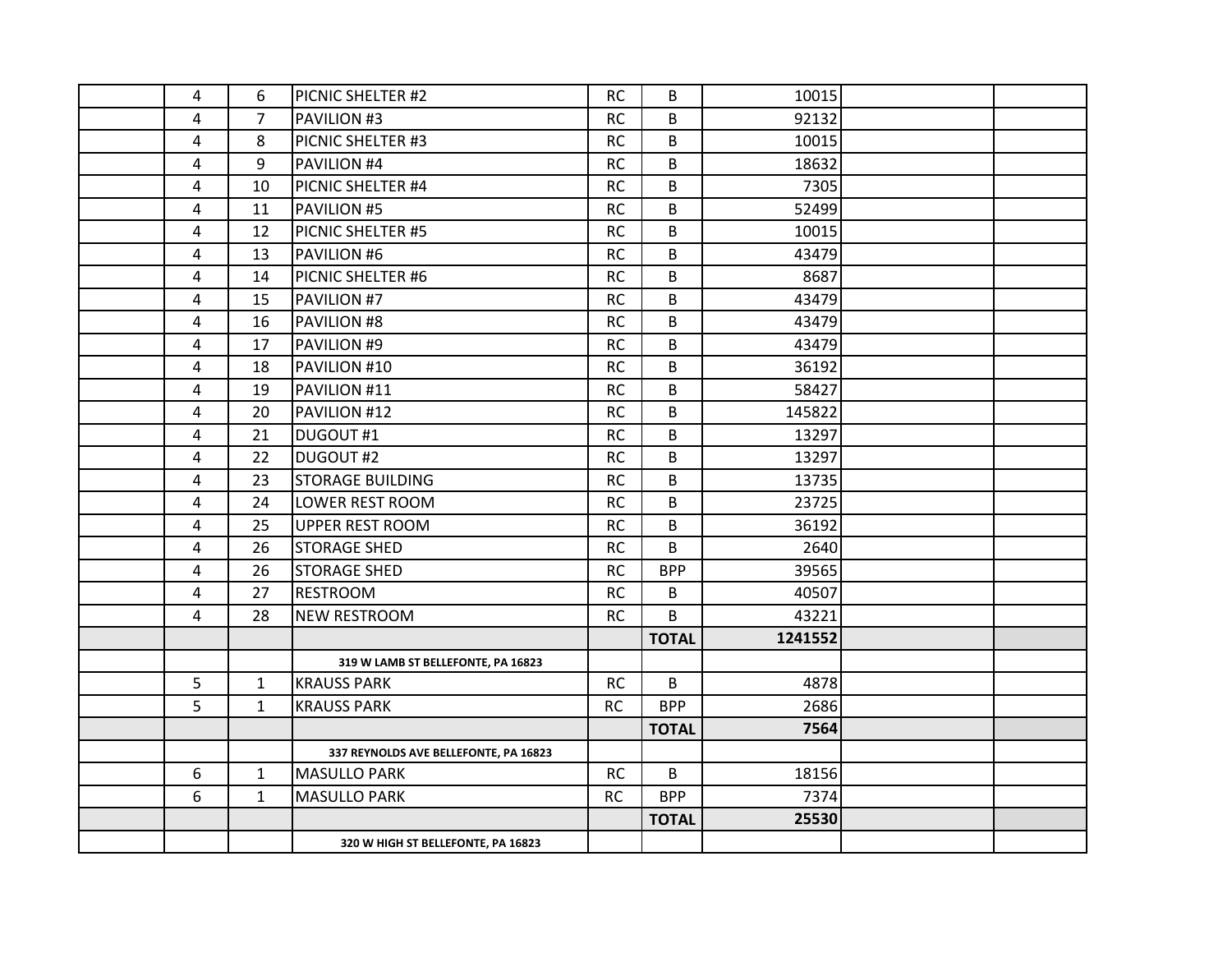| $\overline{7}$ | $\mathbf{1}$   | <b>TALLEYRAND TRAIN STATION</b>           | <b>RC</b> | B            | 347211 |  |
|----------------|----------------|-------------------------------------------|-----------|--------------|--------|--|
|                |                |                                           |           | <b>TOTAL</b> | 347211 |  |
|                |                | 316 W HIGH ST BELLEFONTE, PA 16823        |           |              |        |  |
| 8              | $\mathbf{1}$   | <b>TALLEYRAND PARK</b>                    | <b>RC</b> | B            | 339548 |  |
| 8              | $\mathbf{1}$   | <b>TALLEYRAND PARK</b>                    | <b>RC</b> | <b>BPP</b>   | 89363  |  |
| 8              | $\overline{2}$ | <b>REST ROOM</b>                          | <b>RC</b> | B            | 117948 |  |
| 8              | $\overline{2}$ | <b>REST ROOM</b>                          | <b>RC</b> | <b>BPP</b>   | 2172   |  |
| 8              | 3              | <b>GAZEBO</b>                             | <b>RC</b> | B            | 50017  |  |
| 8              | 4              | <b>ARBOR SHELTER</b>                      | <b>RC</b> | B            | 35999  |  |
| 8              | 5              | <b>SUSPENSION BRIDGE</b>                  | <b>RC</b> | B            | 180570 |  |
| 8              | 6              | <b>FOOTBRIDGE #1</b>                      | <b>RC</b> | B            | 64598  |  |
| 8              | $\overline{7}$ | <b>FOODBRIDGE #2</b>                      | <b>RC</b> | B            | 71623  |  |
| 8              | 8              | PEDESTRIAN-FOOTBRIDGE                     | <b>RC</b> | B            | 29231  |  |
|                |                |                                           |           | <b>TOTAL</b> | 981069 |  |
|                |                | 735 N PENN ST BELLEFONTE, PA 16823        |           |              |        |  |
| 9              | $\mathbf{1}$   | LITTLE LEAGUE FIELD                       | <b>RC</b> | B            | 55751  |  |
| 9              | $\mathbf{1}$   | <b>LITTLE LEAGUE FIELD</b>                | <b>RC</b> | <b>BPP</b>   | 27440  |  |
| 9              | $\overline{2}$ | <b>STORAGE BLDG #1</b>                    | <b>RC</b> | B            | 16149  |  |
| 9              | 3              | DUGOUT#1                                  | <b>RC</b> | B            | 8611   |  |
| 9              | 4              | DUGOUT#2                                  | <b>RC</b> | B            | 8611   |  |
| 9              | 5              | PRESS BOX #1                              | <b>RC</b> | B            | 26982  |  |
| 9              | 6              | <b>STORAGE BLDG #2</b>                    | <b>RC</b> | B            | 21135  |  |
| 9              | $\overline{7}$ | <b>CONCESSION STAND</b>                   | <b>RC</b> | B            | 141230 |  |
| 9              | 8              | <b>DUGOUT #3</b>                          | <b>RC</b> | B            | 13134  |  |
| 9              | 9              | <b>DUGOUT #4</b>                          | <b>RC</b> | B            | 13134  |  |
| 9              | 10             | PRESS BOX #2                              | <b>RC</b> | B            | 16413  |  |
| 9              | 11             | <b>SHELTER</b>                            | <b>RC</b> | B            | 2437   |  |
|                |                |                                           |           | <b>TOTAL</b> | 351027 |  |
|                |                | 126 TEENER LEAGUE RD BELLEFONTE, PA 16823 |           |              |        |  |
| 10             | $\mathbf{1}$   | <b>TEENER LEAGE FIELD PITO</b>            | <b>RC</b> | B            | 56284  |  |
| 10             | $\mathbf{1}$   | TEENER LEAGE FIELD PITO                   | <b>RC</b> | <b>BPP</b>   | 43677  |  |
| 10             | $\overline{2}$ | <b>PRESS BOX</b>                          | <b>RC</b> | B            | 31715  |  |
| 10             | 3              | <b>CONCESSION/REST ROOM</b>               | <b>RC</b> | B            | 126915 |  |
| 10             | 4              | DUGOUT#1                                  | <b>RC</b> | B            | 6825   |  |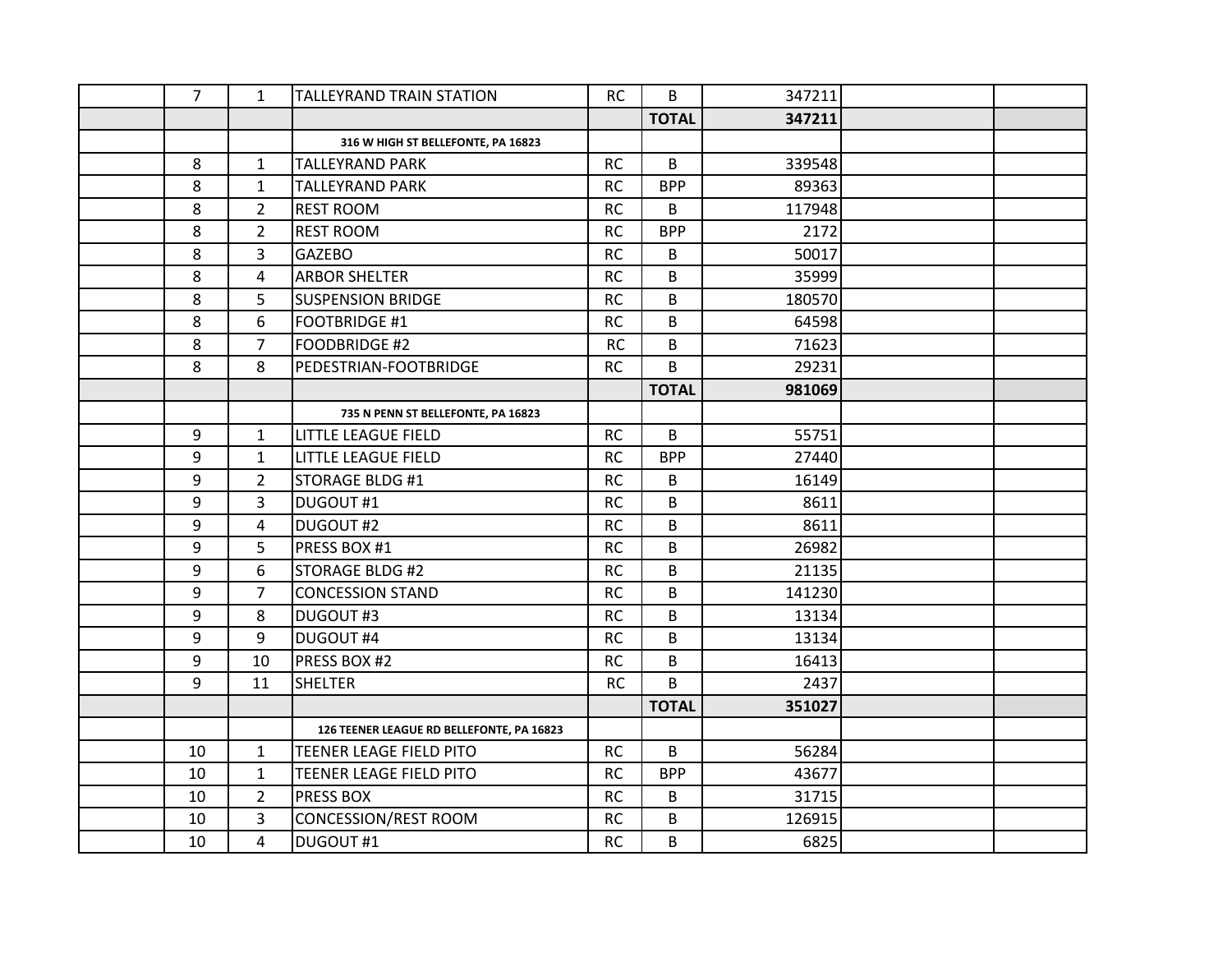| 10 | 5              | <b>DUGOUT #2</b>                        | <b>RC</b> | B            | 6825    |  |
|----|----------------|-----------------------------------------|-----------|--------------|---------|--|
| 10 | 6              | TEENER LEAGUE CONCESSION STAND          | <b>RC</b> | <b>BPP</b>   | 18846   |  |
|    |                |                                         |           | <b>TOTAL</b> | 291087  |  |
|    |                | 1047 PURDUE MTN RD BELLEFONTE, PA 16823 |           |              |         |  |
| 11 | $\mathbf{1}$   | <b>RADIO TOWER</b>                      | <b>RC</b> | B            | 49438   |  |
| 11 | $\overline{2}$ | <b>EQUIPMENT BLDG</b>                   | <b>RC</b> | B            | 14973   |  |
| 11 | $\overline{2}$ | <b>EQUIPMENT BLDG</b>                   | <b>RC</b> | <b>BPP</b>   | 13949   |  |
|    |                |                                         |           | <b>TOTAL</b> | 78360   |  |
|    |                | 181 S WATER ST BELLEFONTE, PA 16823     |           |              |         |  |
| 12 | $\mathbf{1}$   | MAIN WATER PUMP STATION                 | <b>RC</b> | B            | 375146  |  |
| 12 | $\mathbf{1}$   | MAIN WATER PUMP STATION                 | <b>RC</b> | <b>BPP</b>   | 714938  |  |
| 12 | 99             | PROPERTY IN OPEN                        | <b>RC</b> | B.           | 17359   |  |
|    |                |                                         |           | <b>TOTAL</b> | 1107443 |  |
|    |                | 181 S WATER ST BELLEFONTE, PA 16823     |           |              |         |  |
| 13 | $\mathbf{1}$   | BIG SPRING RESERVOIR STRUCTURE          | <b>RC</b> | B            | 484310  |  |
|    |                |                                         |           | <b>TOTAL</b> | 484310  |  |
|    |                | 306 S ALLEGHENY ST BELLEFONTE, PA 16823 |           |              |         |  |
| 14 | $\mathbf{1}$   | WATER CO RESERVOIR BLDG                 | <b>RC</b> | B            | 763576  |  |
| 14 | $\mathbf{1}$   | <b>WATER CO RESERVOIR BLDG</b>          | <b>RC</b> | <b>BPP</b>   | 111475  |  |
| 14 | 99             | PROPERTY IN OPEN                        | <b>RC</b> | B            | 15437   |  |
|    |                |                                         |           | <b>TOTAL</b> | 890488  |  |
|    |                | 284 TRANSFER RD BELLEFONTE, PA 16823    |           |              |         |  |
| 15 | $\mathbf{1}$   | <b>CORNING GLASS WATER TANK</b>         | <b>RC</b> | B.           | 1762814 |  |
| 15 | $\mathbf{1}$   | <b>CORNING GLASS WATER TANK</b>         | <b>RC</b> | <b>BPP</b>   | 20636   |  |
| 15 | 99             | PROPERTY IN OPEN                        | <b>RC</b> | B            | 27423   |  |
|    |                |                                         |           | <b>TOTAL</b> | 1810873 |  |
|    |                | 519 HUGHES ST BELLEFONTE, PA 16823      |           |              |         |  |
| 16 | $\mathbf{1}$   | <b>HUGHES ST WATER TANK</b>             | <b>RC</b> | B            | 291086  |  |
| 16 | $\mathbf{1}$   | <b>HUGHES ST WATER TANK</b>             | <b>RC</b> | <b>BPP</b>   | 6916    |  |
| 16 | $\overline{2}$ | <b>CONTROL BLDG</b>                     | <b>RC</b> | B            | 3106    |  |
| 16 | $\overline{2}$ | <b>CONTROL BLDG</b>                     | <b>RC</b> | <b>BPP</b>   | 16580   |  |
| 16 | 99             | PROPERTY IN OPEN                        | <b>RC</b> | B            | 15437   |  |
|    |                |                                         |           | <b>TOTAL</b> | 333125  |  |
|    |                | 118 E BURNSIDE ST BELLEFONTE, PA 16823  |           |              |         |  |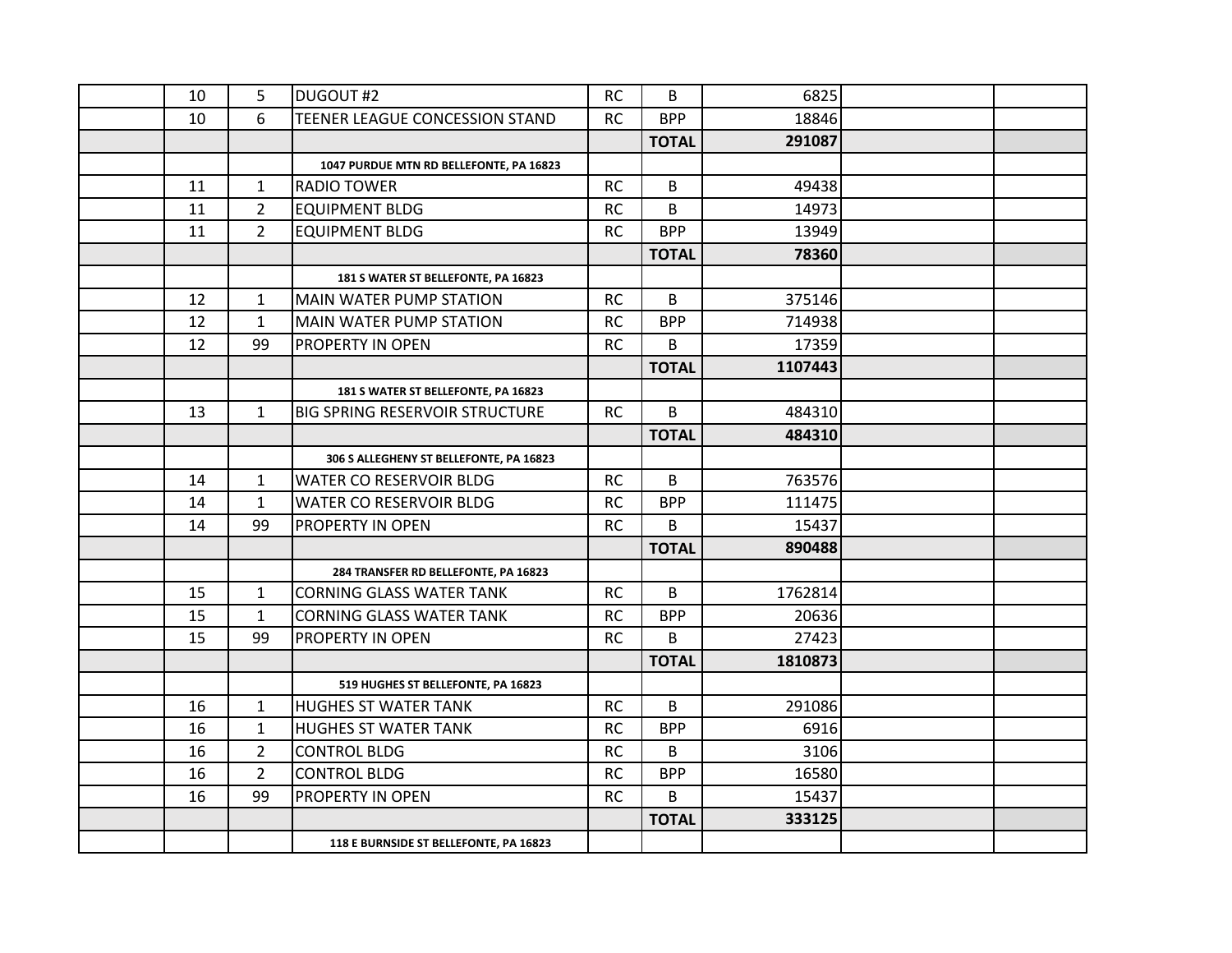| 17 | 1              | <b>BURNSIDE WATER PUMP STATION</b>          | <b>RC</b> | B            | 45855   |  |
|----|----------------|---------------------------------------------|-----------|--------------|---------|--|
| 17 | $\mathbf{1}$   | <b>BURNSIDE WATER PUMP STATION</b>          | <b>RC</b> | <b>BPP</b>   | 32698   |  |
|    |                |                                             |           | <b>TOTAL</b> | 78553   |  |
|    |                | 479 COLEVILLE RD BELLEFONTE, PA 16823       |           |              |         |  |
| 18 | 1              | <b>COLEVILLE WATER PUMP STATION</b>         | <b>RC</b> | B            | 37971   |  |
| 18 | $\mathbf{1}$   | <b>COLEVILLE WATER PUMP STATION</b>         | <b>RC</b> | <b>BPP</b>   | 82062   |  |
|    |                |                                             |           | <b>TOTAL</b> | 120033  |  |
|    |                | 207 S WATER ST BELLEFONTE, PA 16823         |           |              |         |  |
| 19 | $\mathbf{1}$   | <b>CORNING WATER PUMP STATION</b>           | <b>RC</b> | B            | 724776  |  |
| 19 | $\mathbf{1}$   | <b>CORNING WATER PUMP STATION</b>           | <b>RC</b> | <b>BPP</b>   | 382816  |  |
|    |                |                                             |           | <b>TOTAL</b> | 1107592 |  |
|    |                | 160 DUNLAP ST BELLEFONTE, PA 16823          |           |              |         |  |
| 20 | $\mathbf{1}$   | <b>GAMBLE MILL WATER PUMP STATION</b>       | <b>RC</b> | B            | 59465   |  |
| 20 | $\mathbf{1}$   | <b>GAMBLE MILL WATER PUMP STATION</b>       | <b>RC</b> | <b>BPP</b>   | 20814   |  |
|    |                |                                             |           | <b>TOTAL</b> | 80279   |  |
|    |                | 620 HALF MOON RD BELLEFONTE, PA 16823       |           |              |         |  |
| 21 | $\mathbf{1}$   | HALF MOON WATER PUMP STATION                | <b>RC</b> | B            | 50975   |  |
| 21 | $\mathbf{1}$   | HALF MOON WATER PUMP STATION                | <b>RC</b> | <b>BPP</b>   | 87805   |  |
|    |                |                                             |           | <b>TOTAL</b> | 138780  |  |
|    |                | 410 LUTZ RD BELLEFONTE, PA 16823            |           |              |         |  |
| 22 | 1              | ZION WATER PUMP STATION                     | <b>RC</b> | B            | 8243    |  |
| 22 | $\mathbf{1}$   | <b>ZION WATER PUMP STATION</b>              | <b>RC</b> | <b>BPP</b>   | 24610   |  |
|    |                |                                             |           | <b>TOTAL</b> | 32853   |  |
|    |                | 123 BUCKAROO LN BELLEFONTE, PA 16823        |           |              |         |  |
| 23 | 1              | <b>WEIS WATER PUMP STATION</b>              | <b>RC</b> | B            | 292490  |  |
| 23 | $\mathbf{1}$   | WEIS WATER PUMP STATION                     | <b>RC</b> | <b>BPP</b>   | 97086   |  |
|    |                |                                             |           | <b>TOTAL</b> | 389576  |  |
|    |                | 251 BUCKAROO LN BELLEFONTE, PA 16823        |           |              |         |  |
| 24 | $\mathbf{1}$   | <b>WEIS WATER TANK</b>                      | <b>RC</b> | B            | 256062  |  |
| 24 | $\overline{2}$ | <b>CONTROL BLDG</b>                         | <b>RC</b> | B            | 10939   |  |
| 24 | $\overline{2}$ | <b>CONTROL BLDG</b>                         | <b>RC</b> | <b>BPP</b>   | 8602    |  |
| 24 | 99             | PROPERTY IN OPEN                            | <b>RC</b> | B            | 14975   |  |
|    |                |                                             |           | <b>TOTAL</b> | 290578  |  |
|    |                | 615 PLEASANT VIEW BLVD BELLEFONTE, PA 16823 |           |              |         |  |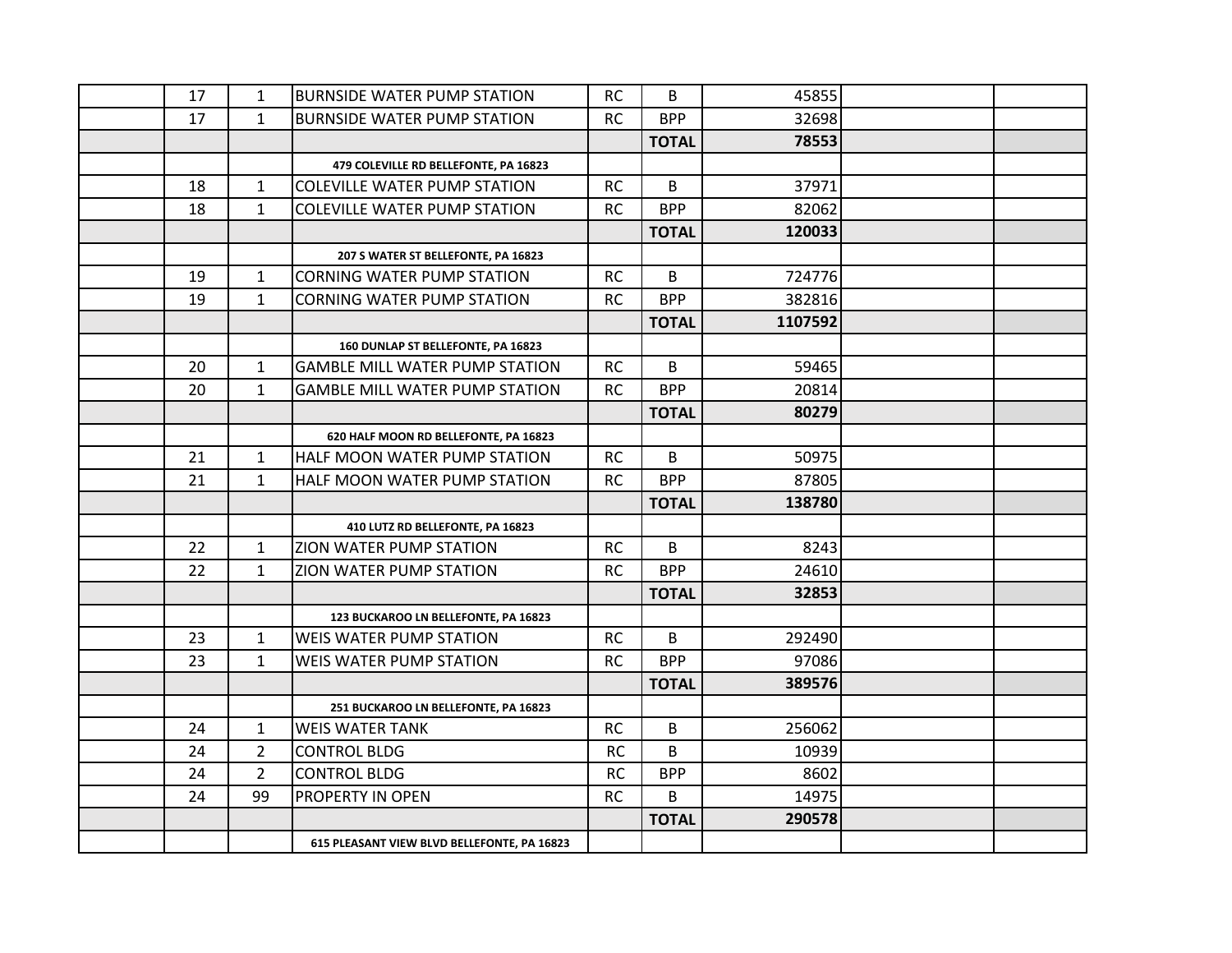| 25 | $\mathbf{1}$   | <b>WASTEWATER PLANT CONTROL BLDG</b> | <b>RC</b> | B          | 5154615 |  |
|----|----------------|--------------------------------------|-----------|------------|---------|--|
| 25 | $\mathbf{1}$   | <b>WASTEWATER PLANT CONTROL BLDG</b> | <b>RC</b> | <b>BPP</b> | 4789149 |  |
| 25 | $\overline{2}$ | <b>RAW SEWAGE PUMP STATION</b>       | <b>RC</b> | B          | 543827  |  |
| 25 | $\overline{2}$ | <b>RAW SEWAGE PUMP STATION</b>       | <b>RC</b> | <b>BPP</b> | 465261  |  |
| 25 | 3              | <b>AERATED GRIT CHAMBER</b>          | <b>RC</b> | B          | 116947  |  |
| 25 | 3              | <b>AERATED GRIT CHAMBER</b>          | <b>RC</b> | <b>BPP</b> | 104135  |  |
| 25 | 4              | PRETREATMENT BLDG                    | <b>RC</b> | В          | 445254  |  |
| 25 | 4              | PRETREATMENT BLDG                    | <b>RC</b> | <b>BPP</b> | 274426  |  |
| 25 | 5              | <b>BLOWER BLDG</b>                   | <b>RC</b> | B          | 62532   |  |
| 25 | 5              | <b>BLOWER BLDG</b>                   | <b>RC</b> | <b>BPP</b> | 102616  |  |
| 25 | 6              | <b>EQUALIZE TANKS 1 &amp; 2</b>      | <b>RC</b> | B          | 1221591 |  |
| 25 | 6              | <b>EQUALIZE TANKS 1 &amp; 2</b>      | <b>RC</b> | <b>BPP</b> | 398849  |  |
| 25 | $\overline{7}$ | <b>EQUALIZE TANKS 3 &amp; 4</b>      | <b>RC</b> | B          | 1221591 |  |
| 25 | $\overline{7}$ | <b>EQUALIZE TANKS 3 &amp; 4</b>      | <b>RC</b> | <b>BPP</b> | 144460  |  |
| 25 | 8              | <b>CHLORINE CONTACT TANK</b>         | <b>RC</b> | B          | 410125  |  |
| 25 | 8              | <b>CHLORINE CONTACT TANK</b>         | <b>RC</b> | <b>BPP</b> | 225752  |  |
| 25 | 9              | ROTATING BIO CONTRACTOR              | <b>RC</b> | В          | 1273841 |  |
| 25 | 9              | ROTATING BIO CONTRACTOR              | <b>RC</b> | <b>BPP</b> | 2655484 |  |
| 25 | 10             | RAPID MIX FLOC TANK                  | <b>RC</b> | B          | 105925  |  |
| 25 | 10             | RAPID MIX FLOC TANK                  | <b>RC</b> | <b>BPP</b> | 82121   |  |
| 25 | 11             | FINAL CLARIFIER TANK                 | <b>RC</b> | B          | 1188829 |  |
| 25 | 11             | FINAL CLARIFIER TANK                 | <b>RC</b> | <b>BPP</b> | 444706  |  |
| 25 | 12             | <b>CLARIFIER WET WELL</b>            | <b>RC</b> | B          | 16452   |  |
| 25 | 12             | <b>CLARIFIER WET WELL</b>            | <b>RC</b> | <b>BPP</b> | 64112   |  |
| 25 | 13             | <b>PIPE TUNNEL</b>                   | <b>RC</b> | B          | 1013260 |  |
| 25 | 13             | <b>PIPE TUNNEL</b>                   | RC        | <b>BPP</b> | 913126  |  |
| 25 | 14             | <b>DIGESTER CONTROL BLDG</b>         | <b>RC</b> | B          | 471299  |  |
| 25 | 14             | DIGESTER CONTROL BLDG                | RC        | <b>BPP</b> | 635288  |  |
| 25 | 15             | N DIGESTER/CLARIFIER                 | <b>RC</b> | B          | 1350503 |  |
| 25 | 15             | N DIGESTER/CLARIFIER                 | <b>RC</b> | <b>BPP</b> | 483427  |  |
| 25 | 16             | S DIGESTER/CLARIFIER                 | <b>RC</b> | B          | 1350503 |  |
| 25 | 16             | S DIGESTER/CLARIFIER                 | <b>RC</b> | <b>BPP</b> | 483427  |  |
| 25 | 17             | SLUDGE DRYING BED #1                 | <b>RC</b> | B          | 307653  |  |
| 25 | 18             | <b>SLUDGE DRYING BED #2</b>          | <b>RC</b> | B          | 307653  |  |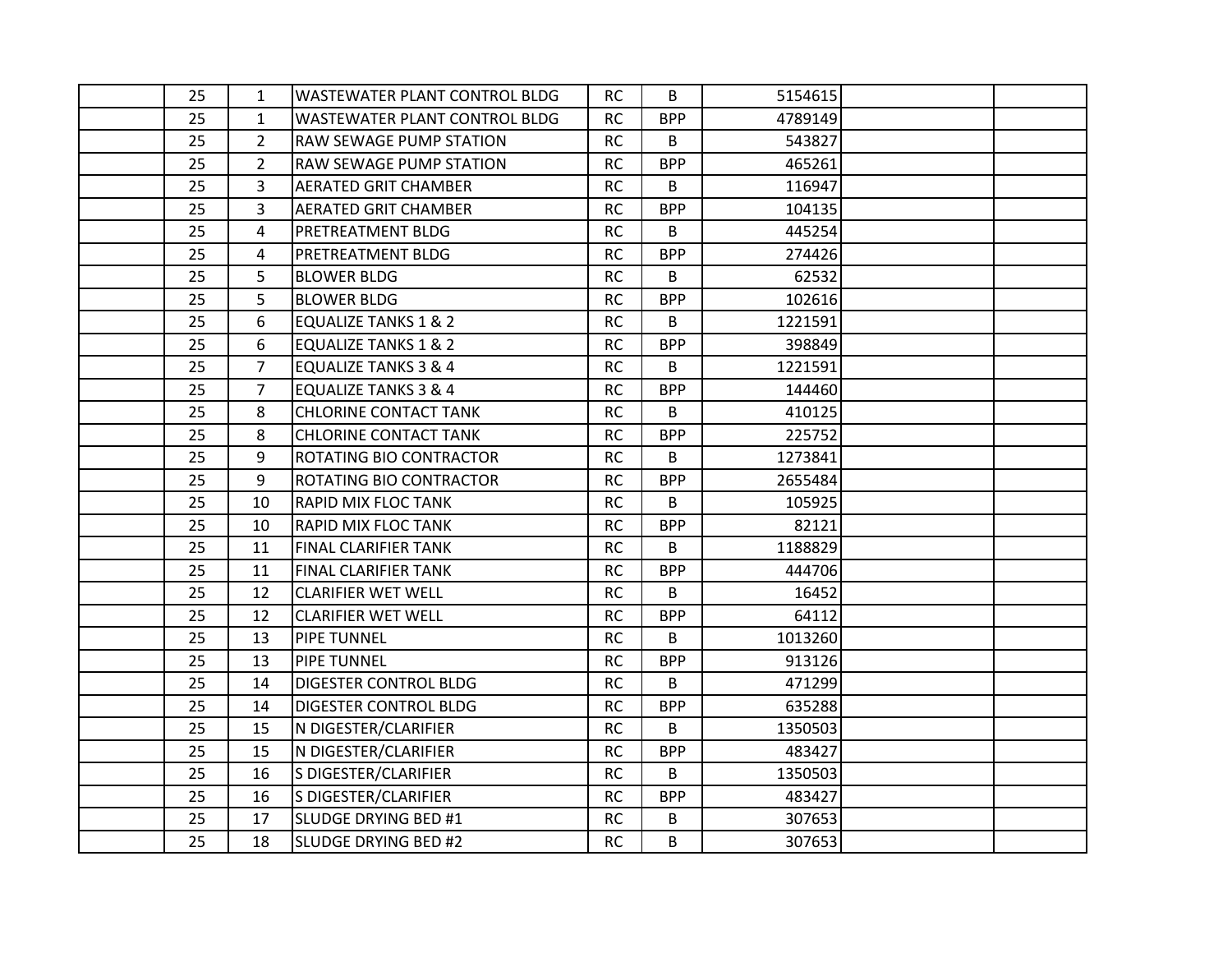| 25 | 19           | <b>STORAGE BLDG</b>                             | <b>RC</b> | B            | 310259   |  |
|----|--------------|-------------------------------------------------|-----------|--------------|----------|--|
| 25 | 19           | <b>STORAGE BLDG</b>                             | <b>RC</b> | <b>BPP</b>   | 65509    |  |
| 25 | 20           | <b>STORAGE SHED</b>                             | <b>RC</b> | B            | 134284   |  |
| 25 | 20           | <b>STORAGE SHED</b>                             | <b>RC</b> | <b>BPP</b>   | 130222   |  |
| 25 | 21           | MAINTENANCE GARAGE                              | <b>RC</b> | B            | 261568   |  |
| 25 | 21           | <b>MAINTENANCE GARAGE</b>                       | <b>RC</b> | <b>BPP</b>   | 99039    |  |
| 25 | 22           | STG/CHLORINATION BLDG                           | <b>RC</b> | B            | 450479   |  |
| 25 | 22           | <b>STG/CHLORINATION BLDG</b>                    | <b>RC</b> | <b>BPP</b>   | 317332   |  |
| 25 | 23           | <b>DEWATERING FACILITY</b>                      | <b>RC</b> | B            | 112845   |  |
| 25 | 23           | <b>DEWATERING FACILITY</b>                      | <b>RC</b> | <b>BPP</b>   | 89466    |  |
| 25 | 24           | <b>CLEAN OUT BOX</b>                            | <b>RC</b> | B            | 36518    |  |
| 25 | 24           | <b>CLEAN OUT BOX</b>                            | <b>RC</b> | <b>BPP</b>   | 17494    |  |
| 25 | 99           | PROPERTY IN OPEN                                | <b>RC</b> | B            | 209039   |  |
| 25 | 99           | PROPERTY IN OPEN                                | <b>RC</b> | <b>BPP</b>   | 8274058  |  |
|    |              |                                                 |           | <b>TOTAL</b> | 39336851 |  |
|    |              | SPRING & HIGH STREETS BELLEFONTE, PA 16823      |           |              |          |  |
| 27 | $\mathbf{1}$ | <b>TRAFFIC SIGNALS</b>                          | <b>RC</b> | B            | 55162    |  |
|    |              |                                                 |           | <b>TOTAL</b> | 55162    |  |
|    |              | LINN & ALLEGHENY STREETS BELLEFONTE, PA 16823   |           |              |          |  |
| 28 | $\mathbf{1}$ | <b>TRAFFIC SIGNALS</b>                          | <b>RC</b> | B            | 55162    |  |
|    |              |                                                 |           | <b>TOTAL</b> | 55162    |  |
|    |              | BISHOP & ALLEGHENY STREETS BELLEFONTE, PA 16823 |           |              |          |  |
| 29 | $\mathbf{1}$ | <b>TRAFFIC SIGNALS</b>                          | <b>RC</b> | B            | 55162    |  |
|    |              |                                                 |           | <b>TOTAL</b> | 55162    |  |
|    |              | BISHOP & SCHOOL STREETS BELLEFONTE, PA 16823    |           |              |          |  |
| 30 | $\mathbf{1}$ | TRAFFIC SIGNALS                                 | <b>RC</b> | B            | 55162    |  |
|    |              |                                                 |           | <b>TOTAL</b> | 55162    |  |
|    |              | HIGH & WATER STREETS BELLEFONTE, PA 16823       |           |              |          |  |
| 31 | $\mathbf{1}$ | <b>TRAFFIC SIGNALS</b>                          | <b>RC</b> | B            | 55162    |  |
|    |              |                                                 |           | <b>TOTAL</b> | 55162    |  |
|    |              | LAMB & WATER STREETS BELLEFONTE, PA 16823       |           |              |          |  |
| 32 | $\mathbf{1}$ | <b>TRAFFIC SIGNALS</b>                          | <b>RC</b> | B            | 55162    |  |
|    |              |                                                 |           | <b>TOTAL</b> | 55162    |  |
|    |              | WILSON & BISHOP STREETS BELLEFONTE, PA 16823    |           |              |          |  |